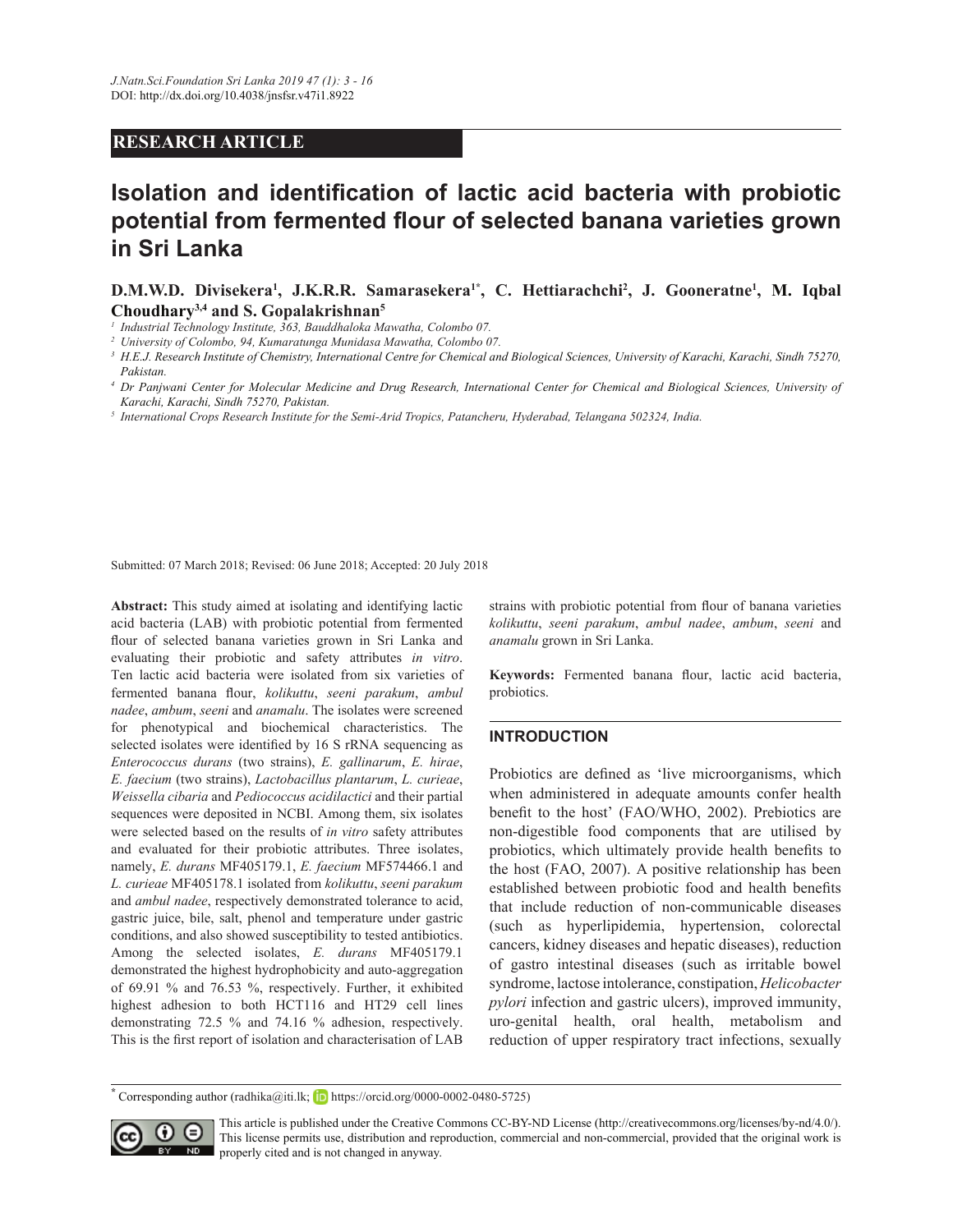transmitted diseases, allergies, inflammation reactions, neurological disorders and pregnancy and childhood associated disorders (Felley et al., 2001; Chmielewska & Szajewska, 2010; Guglielmetti et al., 2011; Homayouni *et al.*, 2012; Kechagia *et al.*, 2013; Sharma & Shukla, 2016). In order to exert beneficial effects to the host, potential probiotic candidates should possess a number of desirable characteristics, such as tolerance to gastric concentrations of acid, bile, salt, phenol, gastric juice and gastric temperature, ability to aggregate and adhere to epithelial cells and be free from virulence causing factors. These characteristics facilitate smooth transition of probiotics through the gut and enable colonisation (Gibson & Fuller, 2000). Due to proven health benefits, probiotic foods have gained a high market revenue (Sharma *et al.*, 2013) and is expected to reach 64.02 billion USD by 2022 (*rnrmarketresearch.com*). Majority of probiotic foods are of dairy origin, considering several known health risks associated with the consumption of dairy based probiotic foods, i.e. intolerance to milk sugar lactose, allergy to milk proteins, high fat and cholesterol content in the milk has led scientists to pursue alternative substrates to produce non-dairy probiotics (Kumar *et al*  $2015$ ).

 Banana (*Musa* species) is cultivated abundantly in tropical and subtropical regions and contributes to the economy of developing countries. Surprisingly, about one-fifth of the banana harvest is wasted and redundant (Rayo et al., 2015). In Sri Lanka, banana cultivation covers about  $69-70\%$  of the land area grown under fruits. At the Plant Genetic Resource Centre in Gannoruwa,

Sri Lanka, 29 banana cultivars and 2 wild species are preserved (Ekanayaka et al., 2011) including popular varieties such as *seeni parakum, kandula, ambul nadee, nethrappalam, ambum, kolikuttu, seeni, anamalu* and *rathkesel*. Besides being an abundant low-cost ingredient, banana flour is rich in prebiotics including dietary fibre components such as resistant starch, arabinoxylans and beta-glucans (Topping  $&$  Clifton, 2001) and therefore is an ideal substrate for the non-dairy probiotic food industry. Several authors have successfully proved the compatibility of banana flour in food product development (Alves *et al.*, 2016; Gomes *et al.*, 2016; Segundo *et al.*, 2017) including probiotic foods such as banana flour based probiotic drinks (Batista et al., 2017).

No studies have been reported to evaluate the flour of banana varieties grown in Sri Lanka as a potential probiotic and prebiotic source. With this background, the objective of this study was to isolate and identify lactic acid bacteria (LAB) with probiotic potential from fermented flour of selected banana varieties grown in Sri Lanka and evaluate the *in vitro* probiotic and safety attributes.

## **METHODOLOGY**

# **Sample collection, preparation and isolation of lactic** acid bacteria

Nine banana varieties were selected for the study (Figure 1). Five varieties, kolikuttu, ambul nadee,



**Figure 1:** Banana varieties used in the study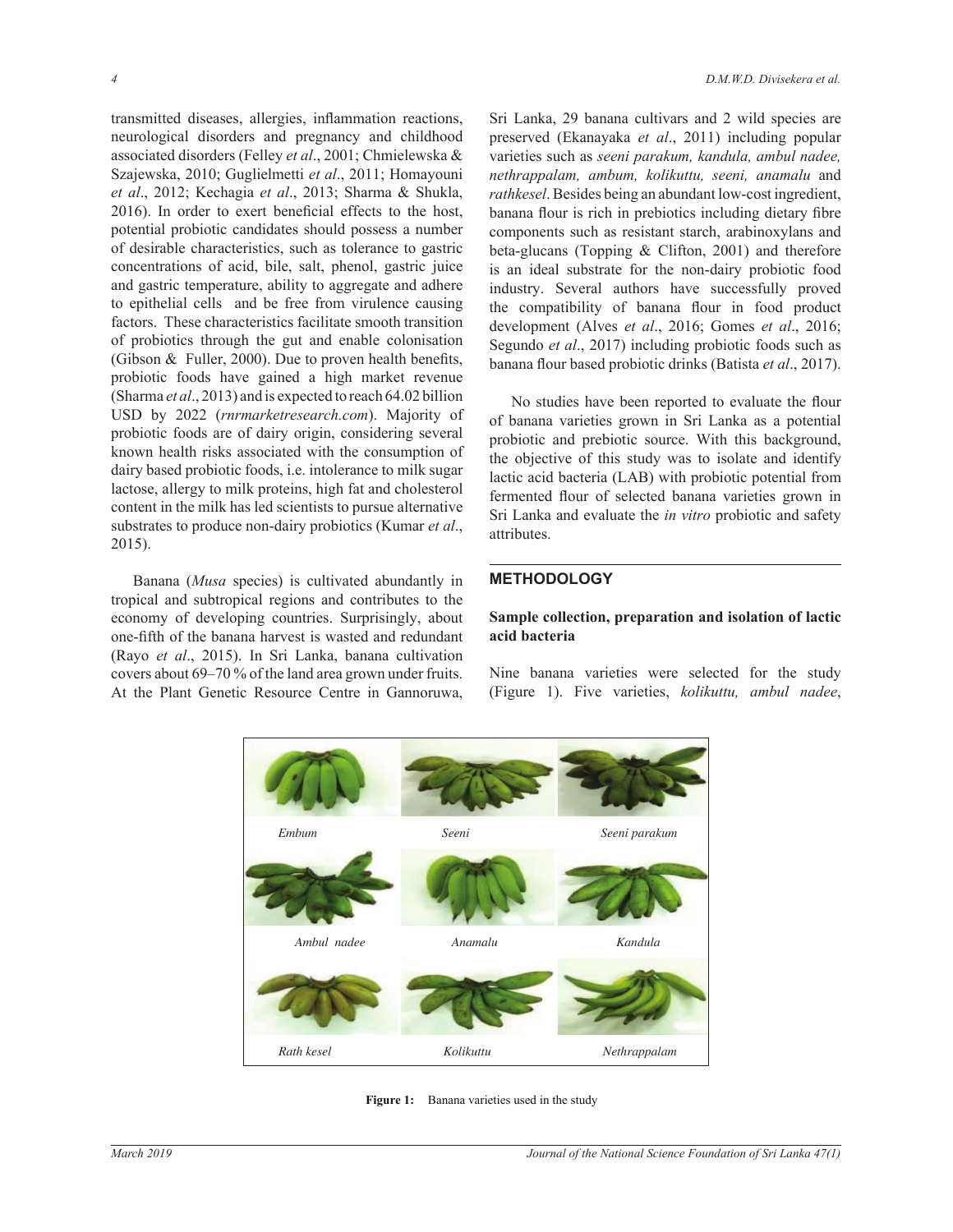*kandula, rath kesel* and *anamalu* were collected from the Agriculture Research Centre, Girandurukotte, Sri Lanka. Three varieties; *seeni*, *seeni parakum* and *nethrappalam* were collected from the Agriculture Research Station, Thellijjawila, Sri Lanka. Ambum was collected from the Regional Agriculture Research and Development Centre, Angunakolapelessa, Sri Lanka. All banana varieties were grown in the first quarter of the year 2014 and the fruits were completely matured and green in colour at the time of harvesting. The fruits were transported to the Microbiology Laboratory, Industrial Technology Institute, Sri Lanka within 6 h at  $< 20 \pm$ 2 °C. Peels of the fruits were removed, flesh was cut into 4 mm thick slices and soaked in 1 % (w/v) solution of sodium metabisulphite for 10 min to avoid enzymatic browning. Soaked banana pieces were dried in a tray dryer (JKO3RD KINKAI, China) at  $35 \pm 2$  °C till the moisture content reduced to  $\lt$  10 %. The dried banana slices were ground in a variable speed rotor mill (Fritsch Pulverisette 14, Germany) and passed through a sieve  $(0.5 \text{ mm})$ , packed in commercially sterile pouches and stored at 4 °C. Twenty-five grams of flour of each variety of banana ( $n = 6$ ) was transferred into pre-sterilised glass beakers covered with aluminum foil.

The flour samples were mixed with 100 mL of sterilised tap water and left to ferment in a biological safety cabinet at 26–28 °C for 18 h. Each fermented sample was serially diluted up to  $10<sup>6</sup>$  in sterilised saline  $(0.85\%$  NaCl, w/v), spread on culture plates containing solidified De Man, Rogosa and Sharpe (MRS) agar (Oxoid, UK) (Reis et al., 2016) and incubated at 37 °C for 48 h.

# Phenotypical and biochemical characterisation of **lactic acid bacteria**

Culture plates were observed for colonies with typical LAB morphology and the isolated colonies were further streaked on fresh MRS agar at 37 °C to determine the purity. Colony morphology (form, size, shape, surface, texture, colour, elevation and margin) of the purified LAB isolates were evaluated as per the standard protocols (Kunchala *et al.*, 2016). Phenotypical characterisation was performed using Gram staining, endospore staining (Collee *et al.*, 2006) and motility evaluation (Pyar & Peh, 2014). Biochemical tests including indole, methyl red, Voges Proskauer, citrate utilisation, catalase, oxidase, starch hydrolysis, urease, and amino acid hydrolysis (arginine, orinithine and lysine) were performed according to the methods given in Collee *et al*. (2006). Sugar fermentation pattern of LAB isolates were investigated according to Nazari *et al*. (2012) for sugars including glucose, fructose, maltose, lactose, galactose, melezitose, melibiose, arabinose, ribose, sucrose, salicin, sorbitol, mannitol, cellulose, cellobiose and dextrose (Sigma Aldrich, UK).

#### **Molecular identification of lactic acid bacteria**

Ten isolates that exhibited phenotypical and biochemical characteristics similar to LAB were selected for molecular identification. The selected LAB isolates were inoculated into MRS broth and incubated at 37 °C for 18 h. From each bacterium, 2 mL of centrifuged (14000  $\times$  g at 4 °C for  $2 \text{ min}$ ) pellet was mixed with Tris EDTA buffer ( $200 \mu L$ ) and re-centrifuged (14000  $\times$  g at 4 °C for 2 min). This procedure was repeated once more. To each pellet,  $10 \mu L$ of proteinase K (100  $\mu$ g $\mu$ L<sup>-1</sup>, w/v) was added and mixed well. Subsequently, sodium dodecyl sulfate  $(10 \degree\%$ , 10  $\mu$ L) was added and incubated at 50 °C for 1 h. After incubation, equal volumes of phenol and chloroform (110 µL) were added and centrifuged (14000  $\times$  g at 4 °C for 2 min). Ethanol (30  $\mu$ L,  $\geq$  99.8, v/v) and sodium acetate  $(15 \mu L, 3 M)$  were added to the aqueous layer, mixed in a vortex mixture and incubated in an ice bath for 1 h. After incubation, the tubes were centrifuged (14000  $\times$  g at 4  $\degree$ C for 5 min). Subsequently, the pellets were mixed with ethanol (1 mL, 70 %,  $v/v$ ) and centrifuged (14000  $\times$  g at 4 °C for 5 min). Supernatants were discarded and ethanol was evaporated. Finally, each pellet was dissolved in ultra pure PCR grade water (40 µL) and stored at -20 °C (Shahriar et al., 2011 modified). The extracted DNA was analysed for its quantity and purity using a gel documentation system (BIO RAD, UK) by mixing 5  $\mu$ L of DNA with 2  $\mu$ L of gel loading dye, and the gel was run at 60 V for 15 min. PCR was performed using Dr. Max DNA Polymerase in a DNA Engine Tetrad 2 Peltier Thermal Cycler (BIO-RAD, UK) under the following conditions: initial denaturation (95  $\degree$ C, 5 min) followed by 35 cycles of denaturation (95  $\degree$ C, 30 s), annealing (55 °C, 30 s), elongation (72 °C, 1 min), and final elongation (72  $\degree$ C, 10 min). The universal primers 27F (5'AGAGTTTGATCCTGGCTCAG3') and 1492R (5'GGTTACCTTGTTACGACTT3') were used in PCR (Doi et al., 2013) and PCR product purification was carried out using the multiscreen-PCR filter plate (Millipore, USA). The 16S ribosomal RNA gene of the purified DNA products was sequenced at Macrogen, South Korea. Sequence analysis was done using Bioedit sequence alignment editor 7.0.2 software (Ibis therapeutics, Carlsbad, CA). The database search for homologous sequences was performed by basic local alignment tool of the National Center for Biotechnology Information (NCBI, USA). Sequences with an identity of 99 % or higher to those in the databases were allocated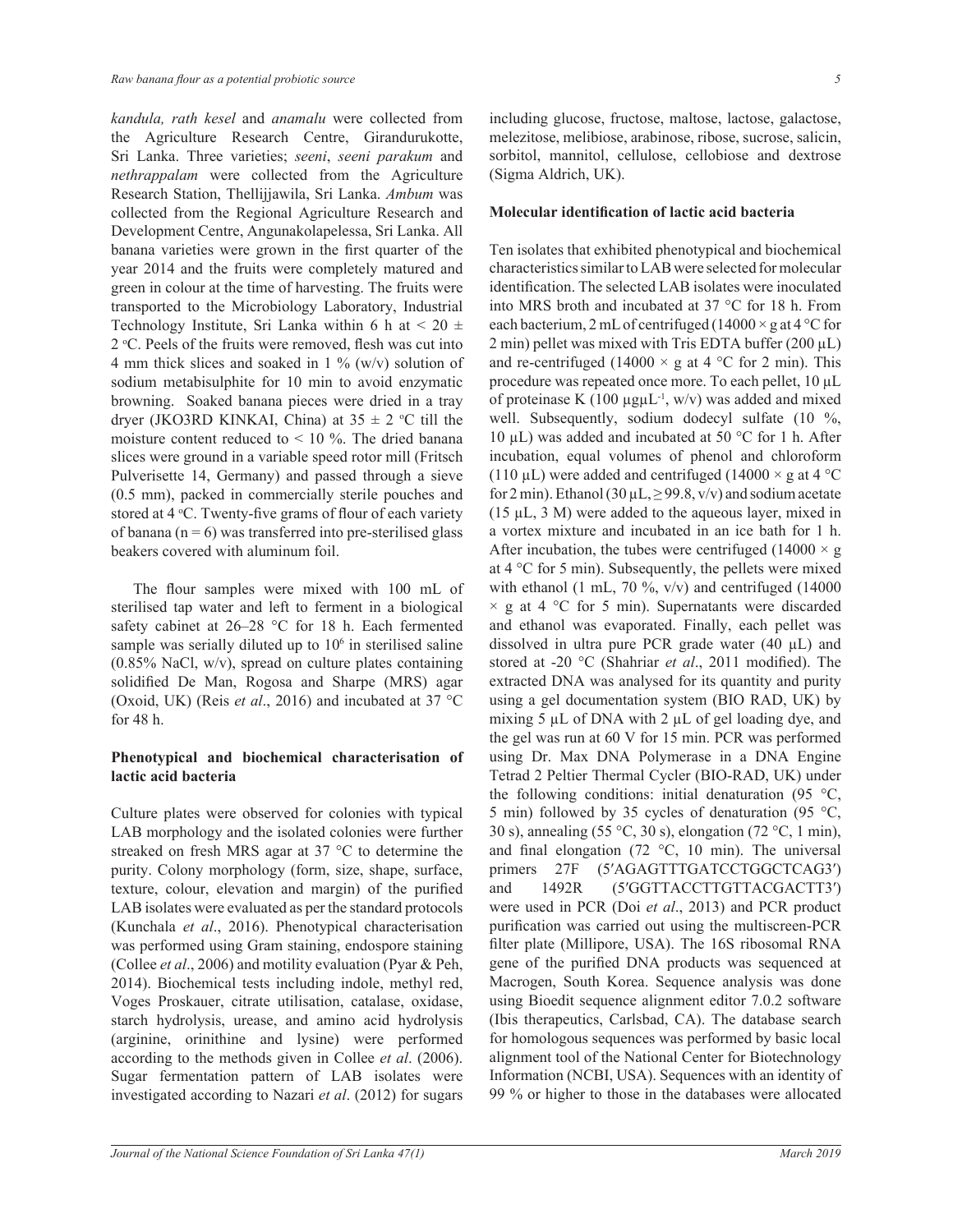to the same species (Altschul *et al.*, 1990). The partial sequences of 16S rRNA gene of LAB isolates were deposited at NCBI, USA. Phylogenetic analyses were conducted according to neighbour-joining method (Saitou & Nei, 1987) in MEGA7.

# *In vitro* safety attributes of lactic acid bacteria

The LAB isolates were investigated for safety attributes including hemolysis, DNase and gelatin hydrolysis (*in vitro*). For the hemolysis test, blood agar was prepared by supplementing blood agar base (Hi media, India) with sheep blood (5 %,  $v/v$ ). For the gelatin hydrolysis test, tryptone neopeptone dextrose agar (TND) was prepared (w/v) using tryptone (1.7 %), peptone (0.3 %), dextrose (0.25 %), NaCl (0.5 %),  $K_2 HPO_4$  (0.25 %), agar (1.5 %) and gelatin-bacteriological  $(0.4 \%)$ . For the DNase test, DNase agar (Oxoid, UK) was prepared according to manufacturer's instructions. The enzyme activities were performed by inoculating the LAB isolates  $(10^5 \text{ cfum}L^{-1})$ into the respective agar as described above and incubated at 37 °C for 48 h (Gupta & Malik, 2007). Blood agar plates were observed for the presence of hemolysis zones  $\beta$ ,  $\alpha$  and  $\gamma$ . TND agar plates were saturated with ammonium sulfate and observed for clear zones around the inoculated area. DNase agar plates were observed for thick plaque of growth around the colonies. The controls used were *Streptococcus pyogenes* ATCC 19615 and *Serratia marcescens* ATCC 13880 for hemolysis and DNase/gelatin liquefaction assays, respectively.

# Probiotic attributes of lactic acid bacteria exposed to *in vitro* gastric conditions (acid, bile, salt, phenol, gastric juice and temperature)

The isolated LAB strains that confirmed safety attributes were inoculated into tubes containing sterile MRS broth and incubated at  $37 \pm 1$  °C for 18 h. After incubation, the tubes were centrifuged at  $10,000 \times g$  at 4 °C for 15 min. Subsequently, the pellets were washed with sterile saline (0.89 NaCl, w/v) and centrifuged at  $10,000 \times$  g at 4 °C for 15 min. Each pellet was individually suspended in MRS broth and adjusted to 0.5 MacFarland turbidity standards  $(1.5 \times 10^8 \text{ cfumL}^{-1})$ . From each bacterial suspension 100 µL was inoculated into MRS broth adjusted as per the gut conditions (in vitro) including pH (1.5, 3 and 4,  $v/v$  HCl and pH 7 as control), bile concentrations  $(0.2, 0.5, 1.0, 1.5,$  and  $2.0\%$ , w/v, porcine bile), salt concentrations  $(4, 5, 8, \text{ and } 12, \%$ , w/v NaCl), phenol concentrations  $(0.1, 0.2, 0.3, 0.4, \text{ and } 0.5\%$  v/v phenol) and simulated gastric juice at pH 2  $(0.05 \text{ gL}^{-1})$  porcine bile,  $0.10 \text{ gL}^{-1}$  lysozyme, and  $0.10 \text{ gL}^{-1}$  pepsin) according to the method given by Aswathy *et al*. (2008). All the attribute tests were performed in triplicate and repeated twice.

# Antibiotic susceptibility of lactic acid bacteria

The LAB isolates that survive in gastric conditions were selected for investigating the susceptibility/ resistance to antibiotics. Agar disc diffusion method  $(CLSI, 2012)$  was performed to evaluate the antibiotic susceptibilities of LAB using commercially available antibiotic discs (Oxoid) cefotaxime  $(15 \mu g)$ , gentamycin  $(10 \quad \mu$ g), tetracycline  $(30 \quad \mu$ g), chloramphenicol (30  $\mu$ g), sulphamethoxazole (25  $\mu$ g), ciprofloxacin  $(5 \mu g)$ , amikacin  $(30 \mu g)$ , bacitracin  $(52 \mu g)$ , ampicillin (10  $\mu$ g), amoxicillin (30  $\mu$ g), cephalothin (30  $\mu$ g), vancomycin (30 µg) and erythromycin (30 µg). Cells were prepared as mentioned in the attribute tests. LAB cell pellets were adjusted to 0.5 MacFarland turbidity standards  $(1.5 \times 10^8 \text{ cfumL}^{-1})$ . From each bacterial suspension,  $100 \mu L$  was tested against respective antibiotics. The plates were incubated at  $37 \pm 1$  °C for 24 h. The experiment was performed in triplicate and repeated twice.

# Auto-aggregation ability of lactic acid bacteria

The LAB isolates that survive in gastric conditions were selected for investigating the auto-aggregation ability. Auto-aggregation of LAB strains was investigated *in vitro* according to the method of Kos *et al*. (2003) with some modifications.

 Test isolates were inoculated into sterile MRS broth and incubated at  $37 \pm 1$  °C for 18 h. After incubation, the tubes were centrifuged at  $10,000 \times$  g at 4 °C, 15 min. Subsequently, the pellets were washed with sterile saline (0.89 NaCl, w/v) and re-centrifuged at  $10,000 \times$  g at  $4 \text{ }^{\circ}\text{C}$ for 15 min. Each pellet was individually suspended in MRS broth and adjusted to 0.5 MacFarland turbidity standards  $(1.5 \times 10^8 \text{ cfumL}^{-1})$ . The cell suspensions  $(3 \text{ mL}^{-1})$  were mixed for 10 s and incubated at  $37 \pm 1$  °C for 5 h. At intervals of 0, 1, 2, 3, 4 and 5 h, 200  $\mu$ L of the upper suspension of each reaction mixture was transferred to 96 well plates. Absorbance was measured at  $\lambda$ = 620 nm. The auto-aggregation percentage was expressed as a function of time using the following formula;

Auto-aggregation (%) =  $1 - \frac{A_t}{A}$  $\overline{A_0}$  × 100

 $A_t$  (Absorbance at time  $t = 1, 2, 3, 4$  h);  $A_0$  (absorbance at  $t = 0$ )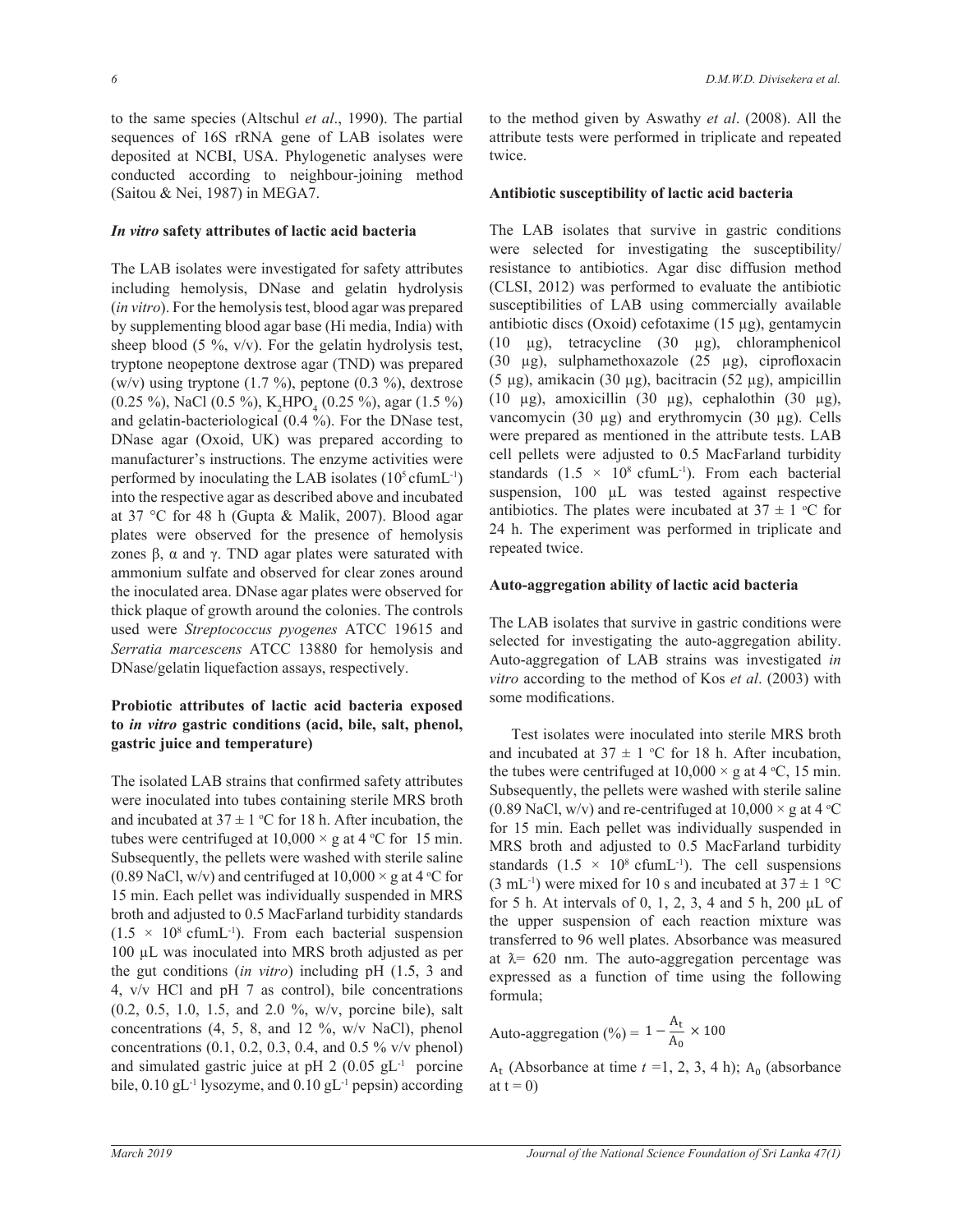## Cell surface hydrophobicity of lactic acid bacteria

Cell surface hydrophobicity was measured according to the method given by Kos *et al*. (2003). LAB isolates were inoculated into sterile MRS broth and incubated at  $37 \pm 1$  °C for 18 h. The cells were harvested by centrifugation (Centurion Scientific k3 series, UK) at  $5000 \times g$  at  $4 \pm 1$  °C for 15 min. The pellets were washed twice with phosphate buffered saline (PBS). The cells were adjusted to  $10^8$  cfumL<sup>-1</sup> and re-suspended in  $KNO_3$ solution (0.1 Moldm<sup>-3</sup>, pH 6.2). The initial absorbance of cell suspensions was measured at  $\lambda = 620$  nm  $(A_0)$ . Each LAB strain was investigated for adhesion with 3 solvents; xylene (non-polar solvent), ethyl acetate (non-polar and basic solvent) and chloroform (non-polar and acidic solvent). One milliliter of each solvent was added separately to 3 mL of each cell suspension and incubated for 10 min at 37  $\pm$  1 °C. The two phase system was mixed for 2 min. After mixing, the reaction mixture was incubated at  $37 \pm 1$  °C, 20 min. The aqueous phase was removed and absorbance was measured at 620 nm. Controls (LAB cells  $10^8$  cfumL<sup>-1</sup> suspended in  $KNO_3$ solution) were prepared without adding the solvents and were measured parallel to tests. The percentage of LAB cell adhesion to solvents was calculated using following formula;

MATS (
$$
\frac{\%}{\text{A}_0} = 1 - \frac{A_1}{A_0} \times 100
$$

 $A_1$  = Absorbance of aqueous layer;  $A_0$  = Absorbance of control

# **Cell adhesion of lactic acid bacteria**

The ability of the selected LAB strains to adhere to two epithelial cell lines, namely, *Homo sapiens* colon colorectal adenocarcinoma ATCC HTB-38 (HT-29) and *Homo sapiens* colon colorectal carcinoma ATCC CCL-247 (HCT-116) *in vitro* was performed according to Duary *et al.* (2011) with modifications. The cell lines were obtained from the bio bank of the ICCBS, University of Karachi, Pakistan and maintained in Dulbecco's modified Eagles medium (DMEM) supplemented with 10 % fetal bovine serum ( $v/v$ ), 1 % l-glutamine ( $v/v$ ), 1 % penicillin-streptomycin solution (v/v) and 7.5 % NaHCO<sub>3</sub>. The medium was sterilised by filtration and stored at  $4 \pm 1$  °C until use. Monolayer of cell lines with  $80\%$  confluence was used in the study. LAB strains were grown in MRS broth and adjusted to 0.5 MacFarland turbidity standards  $(1.5 \times 10^8 \text{ cfumL}^{-1})$  as described earlier. LAB cells were further serially diluted in tubes containing sterilised PBS and the cell concentration was adjusted to  $1.5 \times 10^2$  cfumL<sup>-1</sup>. From each cell line,  $10<sup>6</sup>$  cellsmL<sup>-1</sup> in 0.5 mL of DMEM was placed in 6 well tissue culture plates and incubated at  $37 \pm 1$  °C for 24 h in 5 %  $CO<sub>2</sub>$ . The cell culture media flasks containing HT-29 and HCT-116 were discarded and new media were added every other day. After 14 days of incubation (14 days post confluence phase) mono-layers were washed twice with sterile PBS. One milliliter of LAB strain and 1 mL of DMEM media were added into the wells containing monolayers  $(n = 9)$ . The plates were further incubated (Nuaire NU-8700E, USA) at  $37 \pm 1$  °C for 1 h in 5 %  $CO<sub>2</sub>$ . After 1 h, the monolayers were washed five times with sterile PBS, fixed with methanol and observed under the microscope (Optica B 500 i, Italy) at a magnification of 100×. Subsequently, the attached LAB cells/well were counted and the adhesion ability was expressed as the percentage ratio of the LAB cells initially inoculated and the LAB cells remained attached after washing with PBS.

#### **Statistical analysis**

All experiments were conducted in triplicate and repeated twice. The mean and standard error of the data obtained from parallel experiments were calculated using Minitab 14. One-way ANOVA (unstacked) followed by multiple comparisons using tukey's family error rate was performed to analyse the data. Values  $p < 0.05$  were considered as significant.

## **RESULTS AND DISCUSSION**

#### Phenotypical characteristics of lactic acid bacteria

A total of 150 bacteria were isolated from seven varieties of fermented banana flour, namely, *ambul nadee* (20), *ambum seeni parakum* (26)*, kolikuttu* (16)*, kandula seeni* (27) and *anamalu* (22). No bacteria were isolated from *rathkesel* and *nethrappalam* varieties. Among them, 99 bacterial colonies demonstrated to have typical LAB colony morphology on MRS agar as described by De Man et al. (1960) of which, 65 were Gram positive cocci/bacilli that are non-spore forming and non-motile organisms isolated from *ambul nadee* ambum (8), kandula (13), seeni parakum (8), kolikuttu *seeni* (9) and *anamalu* (13). LAB are usually Gram positive cocci or bacilli, non-spore forming and non-motile organisms, hence these new isolates were tentatively identified as LAB, based on the phenotypic characters exhibited.

# **Biochemical characteristics of lactic acid bacteria**

Biochemical characterisation of the 65 tentatively identified LAB revealed that 10 isolates, namely, K08, K14, K16, SP13, SP25, SP26, AN18, AM22, S27 and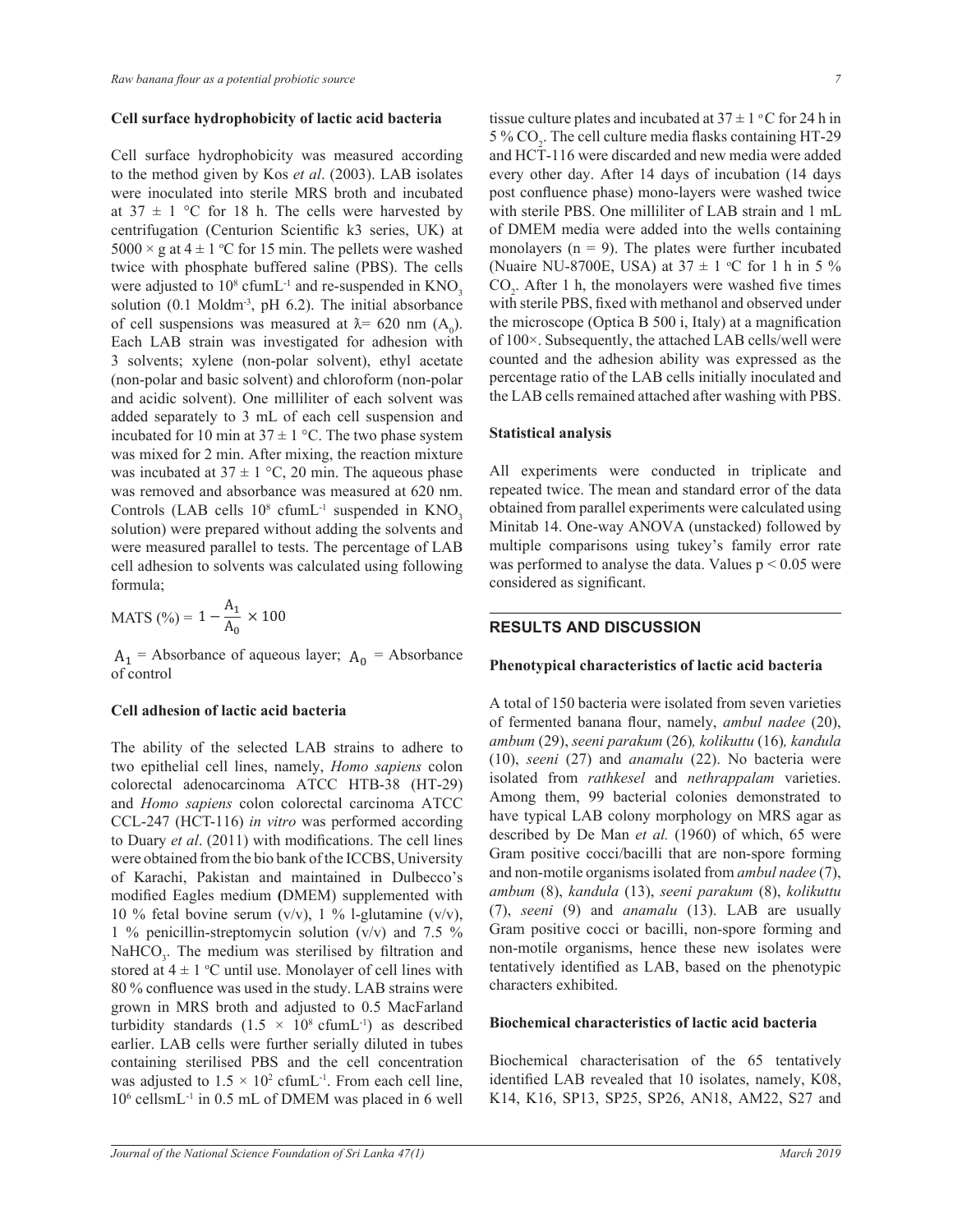A29 were negative for catalase, oxidase, indole, Voges Proskauer, methyl red, citrate utilisation and starch hydrolysis, and LAB isolates  $SP25$  and  $K14$ , and  $AN18$ and SP13 were positive for  $H_2S$  and urease, respectively. K16 isolate showed starch hydrolysis, while isolates K08, SP13, SP26 and AM22 hydrolysed arginine and orinithine. None of the LAB isolates hydrolysed lysine. LAB usually show negative reactions to some biochemical tests including indole, methyl red, Voges Proskauer, citrate utilisation, catalase and oxidase (Chowdhary *et al.*, 2012).  $H_2S$  production protects the bacterial cells from oxidase stress and antibiotics  $K$ imura, 2014), while urease activity helps probiotic LAB strains to counteract acid stress during fermentation

processes (Mora & Arioli, 2014). Amino acid hydrolysis during growth provides energy to LAB for their metabolic activities during fermentation (Pessione  $\&$  Cirrincione 2016). Hence, these 10 LAB isolates were selected for further studies.

## **Sugar fermentation pattern of lactic acid bacteria**

LAB represents a group of microorganisms that are functionally related by their ability to produce lactic acid during fermentation. The ability to ferment different carbohydrates is one of the important characteristics that makes LAB ideal for fermentation. All 10 selected LAB isolates could ferment sugars including glucose, fructose,

Table 1: Summary of the carbohydrate fermentation pattern of isolated lactic acid bacteria

| LAB isolates     | G      | $\mathbf{F}$ | M      | L      | G      | МZ                       | МB | А | R                            | SU     | <b>SA</b>                | SO.    | Mn     | C      | <b>CB</b> | D      |
|------------------|--------|--------------|--------|--------|--------|--------------------------|----|---|------------------------------|--------|--------------------------|--------|--------|--------|-----------|--------|
| <b>K08</b>       | $^{+}$ | $^{+}$       | $^{+}$ | $^{+}$ | $^{+}$ | -                        |    |   |                              | $^{+}$ |                          |        | $^{+}$ |        |           | $^+$   |
| K14              | $\! +$ | $^{+}$       | $+$    | $^{+}$ | $^{+}$ | $\overline{\phantom{a}}$ | ٠  |   | $\qquad \qquad \blacksquare$ | $^{+}$ | $\overline{\phantom{a}}$ | $+$    | $^{+}$ | $^{+}$ | ۰         | $^+$   |
| K16              | $\! +$ | $^{+}$       | $^{+}$ | $^{+}$ | $^{+}$ | $\overline{\phantom{a}}$ |    |   | ۰                            | $^{+}$ | ٠                        |        | $^{+}$ | ۰      |           | $^+$   |
| SP <sub>13</sub> | $\! +$ | $^{+}$       | $^{+}$ | $^{+}$ | $^{+}$ | ٠                        | ۰  |   | ۰                            | $^{+}$ | $\overline{\phantom{a}}$ | $^{+}$ | $^{+}$ | ۰      | ۰         | $^+$   |
| SP25             | $^{+}$ | $^{+}$       | $+$    | $^{+}$ | $^{+}$ | ٠                        | ٠  | - | ۰                            | $^{+}$ | $\overline{\phantom{a}}$ | $^{+}$ | $^{+}$ | ٠      | ۰         | $^+$   |
| SP26             | $^{+}$ | $^{+}$       | $+$    | $^{+}$ | $^{+}$ | ٠                        | ۰  | ۰ | ۰                            | $^{+}$ | $\sim$                   | $^{+}$ | $^{+}$ | ٠      | ۰         | $^+$   |
| AN18             | $^{+}$ | $^{+}$       | $^{+}$ | $^{+}$ | $^{+}$ | $\overline{\phantom{a}}$ | ٠  |   | -                            | $^{+}$ | $\overline{\phantom{a}}$ | $^{+}$ | $^{+}$ | ٠      |           | $^{+}$ |
| AM22             | $\! +$ | $^{+}$       | $^{+}$ | $^{+}$ | $^{+}$ | $\overline{\phantom{a}}$ | ٠  |   | -                            | $^{+}$ | $\overline{\phantom{a}}$ | ۰      | $^{+}$ | $^{+}$ | ٠         | $^{+}$ |
| S27              | $\! +$ | $^{+}$       | $+$    | $^{+}$ | $^{+}$ | $\overline{\phantom{a}}$ | ۰  |   | ۰                            | $^{+}$ | ٠                        | $^{+}$ | $^{+}$ |        | ۰         | $^{+}$ |
| A29              | $^{+}$ | $^{+}$       | $+$    | $^{+}$ | $^{+}$ | $\overline{\phantom{a}}$ |    |   |                              | $^{+}$ | ٠                        |        | $^{+}$ | ۰      |           | $^{+}$ |

The letters K, SP, AN, AM, S and A display lactic acid bacteria isolated from banana varieties kolikuttu, seeni parakum, ambul nadee, ambum, seeni and *anamalu*, respectively. (G) glucose; (F) fructose; (M) maltose; (L) lactose; (G) galactose; (MZ) melezitose; (MB) melibiose; (A) arabinose; (R) ribose; (SU) sucrose; (SA) salicin; (SO) sorbitol; (Mn) mannitol; (C) cellulose; (CB) cellobiose; (D) dextrose; (+) ferment; (-) do not ferment.

Table 2: Molecular identification of newly isolated lactic acid bacteria

| LAB isolates     | Genus /species identification | NCBI gene      |
|------------------|-------------------------------|----------------|
|                  |                               | bank accession |
| K <sub>08</sub>  | Enterococcus durans           | MF405179.1     |
| K14              | Enterococcus gallinarum       | MF480436.1     |
| K16              | Lactobacillus plantarum       | MF405177.1     |
| <b>SP13</b>      | Weissella cibaria             | MF480445.1     |
| SP <sub>25</sub> | Enterococcus hirae            | MF480429.1     |
| SP26             | Enterococcus faecium          | MF574466.1     |
| AN18             | Lactobacillus curiege         | MF405178.1     |
| AM22             | Enterococcus durans           | MF480435.1     |
| S <sub>27</sub>  | Pediococcus acidilactici      | MF480433.1     |
| A29              | Enterococcus faecium          | MF480430.1     |

The letters K, SP, AN, AM, S and A display lactic acid bacteria isolated from banana varieties kolikuttu, seeni parakum, ambul nadee, ambum, *seeni* and *anamalu*, respectively.

maltose, lactose, galactose, sucrose and dextrose. LAB strains AM22 and K14 could also ferment cellulose. while LAB isolates such as AN18, A29, SP13, SP25, SP26, K14 and S27 were found to ferment sorbitol. Except isolate S27, all the other isolates fermented mannitol. None of the isolates could ferment melezitose, melibiose, arabinose, cellobiose and ribose (Table 1). Similar observations on sugar fermentation have been reported by Langston and Bouma (1960) on LAB, which was isolated from grass silage. All the LAB isolates were observed to be hetero-fermentative producing lactic acid and  $CO<sub>2</sub>$ .

# **Molecular identification of newly isolated lactic acid bacteria**

The LAB were identified by comparing 16S rRNA partial sequences with those present in NCBI gene bank.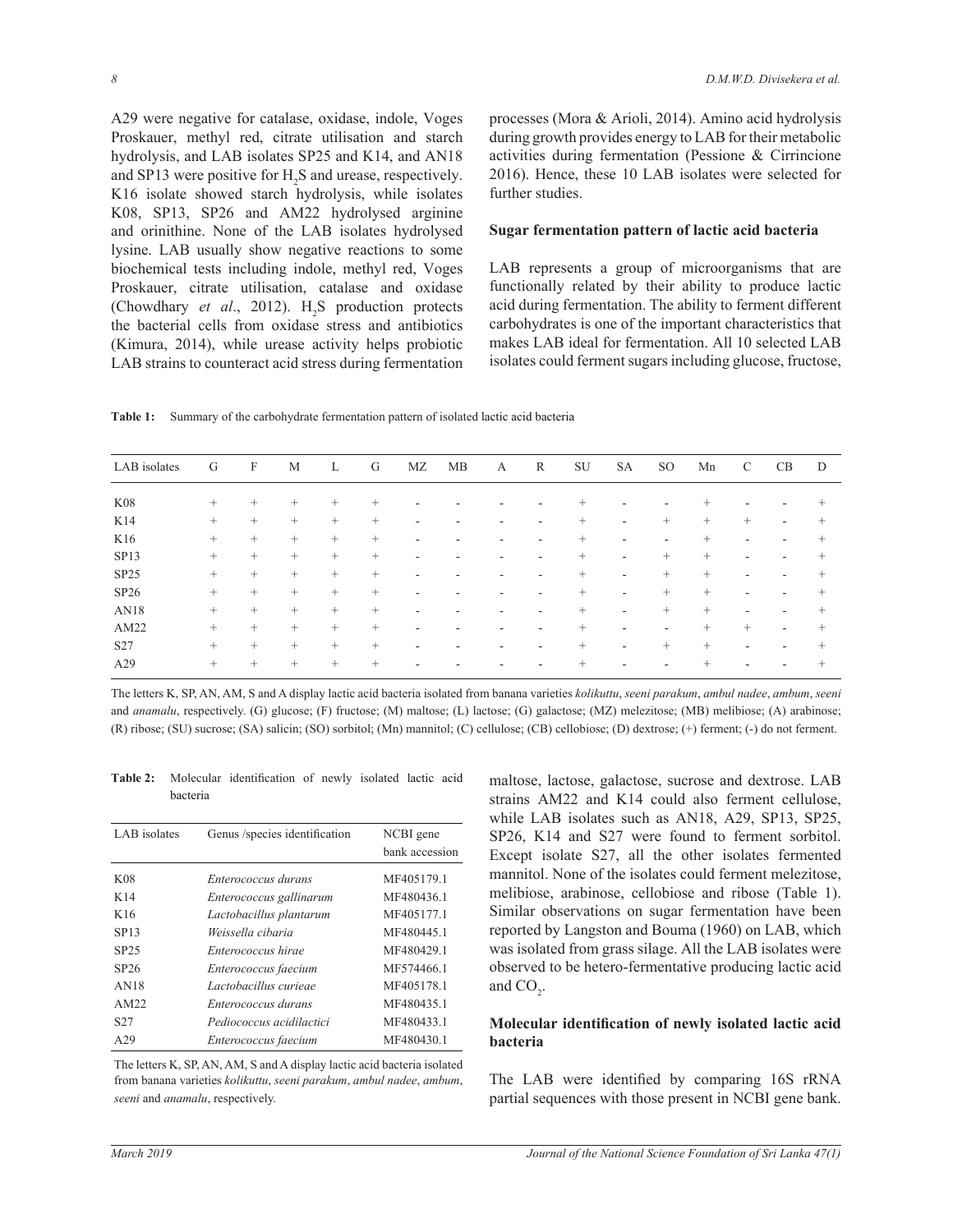Sequences showed  $98 - 99$  % identity to the existing sequences, which was assigned to the same genus and species. The accession numbers obtained after depositing partial sequences in NCBI gene bank are presented in Table 2.

#### Safety attributes of isolated lactic acid bacteria

Out of the 10 LAB strains isolated from fermented banana flour, six isolates, namely, K08, K16, SP26,

Table 3: Safety attributes of isolated lactic acid bacteria (in vitro)

| LAB isolates                       | Hemolytic<br>activity | <b>DNase</b><br>activity | Gelatin<br>hydrolysis |
|------------------------------------|-----------------------|--------------------------|-----------------------|
| K08                                | γ                     | negative                 | negative              |
| K14                                | γ                     | negative                 | positive              |
| K16                                | γ                     | negative                 | negative              |
| <b>SP13</b>                        | γ                     | negative                 | positive              |
| SP25                               | $\alpha$              | negative                 | negative              |
| SP <sub>26</sub>                   | γ                     | negative                 | negative              |
| AN18                               | $\gamma$              | negative                 | negative              |
| AM22                               | γ                     | negative                 | positive              |
| S <sub>27</sub>                    | γ                     | negative                 | negative              |
| A29                                | $\gamma$              | negative                 | positive              |
| Streptococcus pyogene <sup>a</sup> | β                     | negative                 | negative              |
| Serratia marcescens <sup>b</sup>   | γ                     | positive                 | positive              |

The letters K, SP, AN, AM, S and A display lactic acid bacteria isolated from banana varieties; kolikuttu, seeni parakum, ambul nadee, ambum, seeni and anamalu, respectively.  $\alpha$  - partial lysis of the red cells in the media;  $\beta$  - complete lysis of the red blood cells in the media;  $\gamma$  - non hemolytic.  $n = 9$ . <sup>a</sup> Positive control of hemolysis; <sup>b</sup> positive control of DNase and gelatin hydrolysis

AN18, AM22 and S27 were free from hemolysis, DNase and gelatin hydrolysis activity and possess safety attributes (Table 3). Hemolysis, DNase and gelatin hydrolysis activity contribute to the incidence of virulence in microorganisms; therefore ideal probiotic candidates should be free from these virulence factors (Halder et al., 2017).

#### Probiotic attributes of lactic acid bacteria (in vitro)

Six LAB isolates K08, K16, SP26, AN18, AM22 and S27 demonstrated significant differences ( $p < 0.05$ ) in their probiotic attributes. Except isolate AM22, others tolerate acid up to pH 1.5 (Table 4). Probiotic bacteria need to survive passage through the stomach, where the pH can lie between 1.5–2.0 and further are required to stay viable for 4 hours or more before they move to the gastro-intestinal tract. Hence, the primary host factors that may affect commercial probiotics are the elevated levels of acidity in the proventriculus and ventriculus. Therefore, being tolerant to acidic conditions is an important criterion to be considered throughout the selection of potential probiotic isolates to assure their viability and functionality (Dunne et al., 2001; Bakari et al., 2011). The average concentration of bile salts in the small intestine is around  $0.2-0.3$  %, and may increase up to 2 % (w/v) depending upon the host physiology as well as the type and amount of food ingested (Bakari et al., 2011; Menconi et al., 2013). Healthy humans commonly have about 0.3 % bile (Vicente et al., 2008) and hence commercial probiotic bacteria need to tolerate at least up to 0.3 % bile (Dunne *et al.*, 2001). Except isolate  $S27$ , all the isolates tolerated up to  $1.5\%$  bile. Isolates K08, SP27 and AN18 tolerated up to 2 % bile (Table 5). All isolates grew at temperature between 30–42 °C (Table 6).

Table 4: Acid tolerance of isolated lactic acid bacteria

| LAB isolates    | Survival of LAB in pH after 6 h (OD at 620 nm) |                         |                              |                              |  |  |  |
|-----------------|------------------------------------------------|-------------------------|------------------------------|------------------------------|--|--|--|
|                 | control                                        | pH4                     | $pH_3$                       | pH 1.5                       |  |  |  |
| K08             | $1.94 \pm 0.01$ <sup>a</sup>                   | $1.53 \pm 0.03^b$       | $0.88 \pm 0.06$ <sup>c</sup> | $0.35 \pm 0.02$ <sup>d</sup> |  |  |  |
| K16             | $1.87 \pm 0.03$ <sup>a</sup>                   | $1.60 \pm 0.04^b$       | $0.87 \pm 0.02$ <sup>c</sup> | $0.37 \pm 0.03$ <sup>d</sup> |  |  |  |
| SP26            | $1.99 \pm 0.00$ <sup>a</sup>                   | $1.67 \pm 0.04^b$       | $0.84 \pm 0.03$ <sup>c</sup> | $0.38 \pm 0.03$ <sup>d</sup> |  |  |  |
| AN18            | $1.88 \pm 0.00^{\text{ a}}$                    | $1.92 \pm 0.01^{\circ}$ | $1.61 \pm 0.05^b$            | $0.59 \pm 0.03$ <sup>c</sup> |  |  |  |
| AM22            | $1.70 \pm 0.04$ <sup>a</sup>                   | $1.35 \pm 0.01^b$       | $0.84 \pm 0.00$ <sup>c</sup> | $0.01 \pm 0.00$ <sup>d</sup> |  |  |  |
| S <sub>27</sub> | $1.80 \pm 0.03$ <sup>a</sup>                   | $1.41 \pm 0.02^b$       | $0.42 \pm 0.03$ °            | $0.24 \pm 0.02$ <sup>d</sup> |  |  |  |

Data is expressed as mean  $\pm$  SEM, n = 9. Within a row mean values superscripted with different letters are significantly different ( $p < 0.05$ ). The letters K, SP, AN, AM and S display lactic acid bacteria isolated from banana varieties kolikuttu, seeni parakum, ambul nadee, ambum and seeni, respectively. Control - MRS broth of pH 6.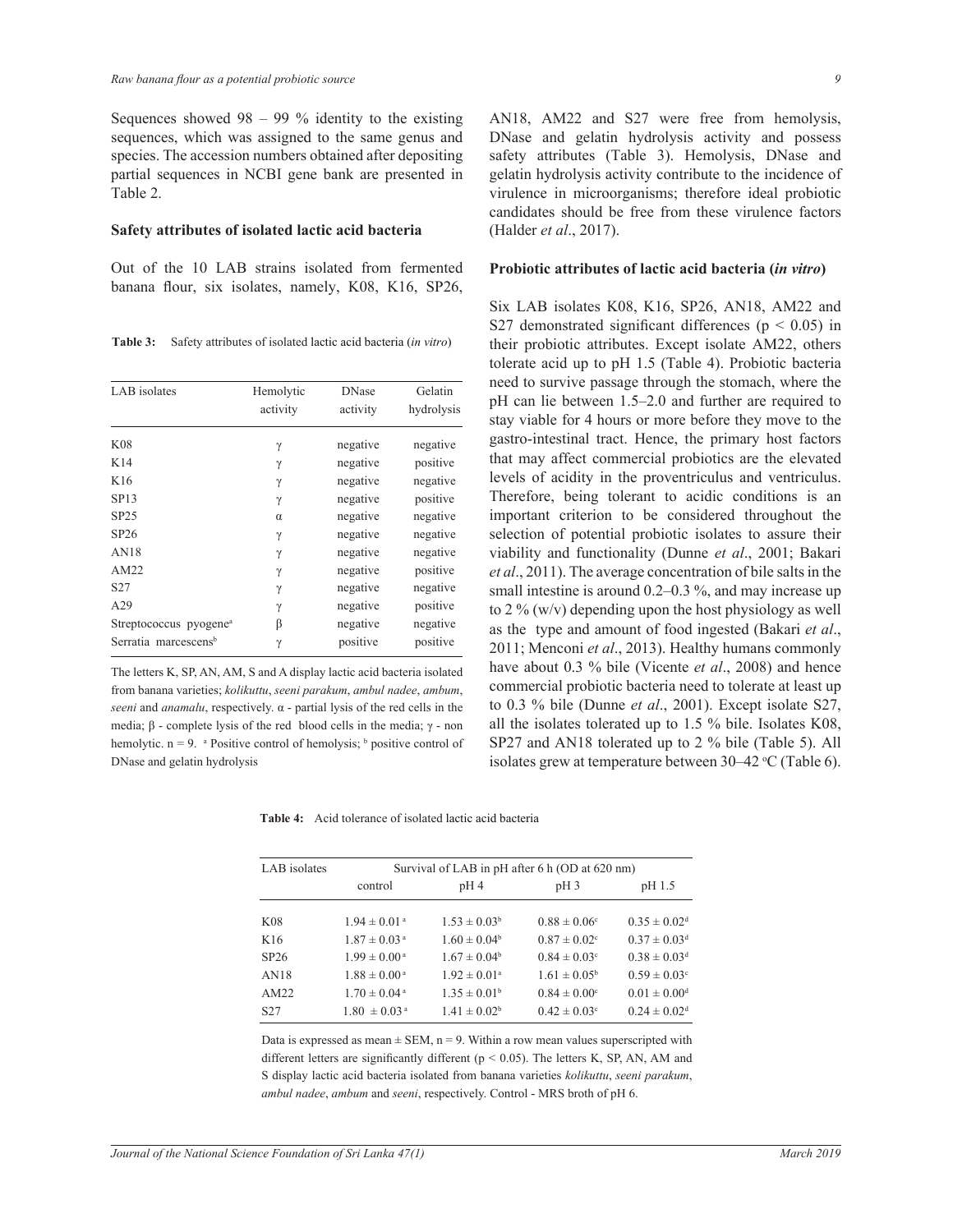| LAB isolates    | Survival of LAB in bile after 6 hours (OD at 620 nm) |                         |                         |                              |                              |                              |
|-----------------|------------------------------------------------------|-------------------------|-------------------------|------------------------------|------------------------------|------------------------------|
|                 | Control                                              | $0.2 \%$                | $0.5 \%$                | $1.0\%$                      | $1.5\%$                      | $2.0\%$                      |
| K08             | $1.94 \pm 0.01^{\circ}$                              | $1.65 \pm 0.01^b$       | $1.45 \pm 0.00^{\circ}$ | $1.15 \pm 0.02$ <sup>d</sup> | $0.74 \pm 0.01$ <sup>e</sup> | $0.48 \pm 0.00$ <sup>f</sup> |
| K16             | $1.87 \pm 0.03^{\circ}$                              | $1.46 \pm 0.01^b$       | $1.27 \pm 0.00^{\circ}$ | $0.96 \pm 0.02$ <sup>d</sup> | $0.26 \pm 0.02$ <sup>e</sup> | $0.09 \pm 0.00$ <sup>f</sup> |
| SP26            | $1.99 \pm 0.00^{\circ}$                              | $1.85 \pm 0.01^{\circ}$ | $1.43 \pm 0.00^{\circ}$ | $1.18 \pm 0.00$ <sup>d</sup> | $0.54 \pm 0.00^{\circ}$      | $0.23 \pm 0.01$ <sup>f</sup> |
| AN18            | $1.88 \pm 0.00^{\circ}$                              | $1.52 \pm 0.01^{\circ}$ | $1.17 \pm 0.01$ °       | $0.65 \pm 0.01$ <sup>d</sup> | $0.34 \pm 0.01$ <sup>e</sup> | $0.12 \pm 0.00$ <sup>f</sup> |
| AM22            | $1.80 \pm 0.03^{\circ}$                              | $1.44 \pm 0.01^{\circ}$ | $1.19 \pm 0.00^{\circ}$ | $0.98 \pm 0.00$ <sup>d</sup> | $0.28 \pm 0.00^{\circ}$      | $0.01 \pm 0.00$ <sup>f</sup> |
| S <sub>27</sub> | $1.70 \pm 0.04^{\circ}$                              | $1.34 \pm 0.01^{\rm b}$ | $1.18 \pm 0.00^{\circ}$ | $0.88 \pm 0.03$ <sup>d</sup> | $0.09 \pm 0.00^{\circ}$      | $0.03 \pm 0.00$ <sup>f</sup> |

**Table 5:** Bile tolerance of isolated lactic acid bacteria

Data is expressed as mean  $\pm$  SEM, n = 9. Within a row mean values superscripted with different letters are significantly different ( $p < 0.05$ ). The letters K, SP, AN, AM and S display lactic acid bacteria isolated from banana varieties *kolikuttu*, *seeni parakum*, *ambul nadee*, *ambum*, and, *seeni* respectively. Control-isolates in MRS broth without bile salts.

Table 6: Temperature tolerance of isolated lactic acid bacteria

| LAB isolates     | Survival of LAB at different temperatures<br>after 6 hours (OD at 620 nm) |                         |                              |  |  |
|------------------|---------------------------------------------------------------------------|-------------------------|------------------------------|--|--|
|                  | $30^{\circ}$ C                                                            | $37^{\circ}$ C          | 42 °C                        |  |  |
|                  |                                                                           |                         |                              |  |  |
| K <sub>08</sub>  | $1.46 \pm 0.01^b$                                                         | $1.74 \pm 0.03^{\circ}$ | $1.25 \pm 0.00^{\circ}$      |  |  |
| K16              | $1.54 \pm 0.01^b$                                                         | $1.79 \pm 0.01^{\circ}$ | $1.22 \pm 0.01$ °            |  |  |
| SP <sub>26</sub> | $1.46 \pm 0.01^b$                                                         | $1.88 \pm 0.00^a$       | $1.33 \pm 0.01$ <sup>c</sup> |  |  |
| AN18             | $1.38 \pm 0.01$ <sup>c</sup>                                              | $1.52 \pm 0.01^{\rm b}$ | $1.83 \pm 0.04^{\circ}$      |  |  |
| AM22             | $1.26 \pm 0.02$ <sup>c</sup>                                              | $1.57 \pm 0.01^{\circ}$ | $1.45 \pm 0.01^b$            |  |  |
| S <sub>27</sub>  | $1.35 \pm 0.01$ <sup>c</sup>                                              | $1.95 \pm 0.03^{\circ}$ | $1.55 \pm 0.01^{\rm b}$      |  |  |

Data is expressed as mean  $\pm$  SEM, n = 9. Within a row mean values superscripted with different letters are significantly different ( $p < 0.05$ ). The letters K, SP, AN, AM and S display lactic acid bacteria isolated from banana varieties *kolikuttu seeni parakum ambul nadeeambum* and *seeni*, respectively.

The ability to tolerate normal body temperature enables the probiotics to have an active metabolism in the gut. On the other hand, the ability to tolerate high temperature enables a better rate of growth as well as a high yield of lactic acid production during fermentation and reduces the contaminations in fermentation processes (Ibourahema *et al.*, 2008). All isolates K08, K16, SP26, AN18, AM22 and S27 tolerated up to  $12\%$  salt, except isolate AM22, which could tolerate salt up to  $8\%$  (Table7). When LAB survive in 6.5 % NaCl, they are considered as osmo-tolerant. This osmo-tolerant characteristic of LAB enables them to carry out metabolism and lactic acid production even in the presence of high concentrations of salts in the gut (Menconi *et al* 

Except isolate AM22, all the other LAB tolerated simulated gastric juice of  $pH$  1.5 (Table 8). The ability of

| <b>Table 7:</b> Salt tolerance of isolated lactic acid bacteria |  |
|-----------------------------------------------------------------|--|
|-----------------------------------------------------------------|--|

| LAB isolates    | Survival of LAB in NaCl after 6 hours (OD at 620 nm) |                         |                              |                              |                              |  |  |  |
|-----------------|------------------------------------------------------|-------------------------|------------------------------|------------------------------|------------------------------|--|--|--|
|                 | Control                                              | $4\%$                   | $5\%$                        | $8\%$                        | $12\%$                       |  |  |  |
|                 |                                                      |                         |                              |                              |                              |  |  |  |
| K08             | $1.96 \pm 0.01^{\circ}$                              | $1.57 \pm 0.01^{\rm b}$ | $1.36 \pm 0.03$ <sup>c</sup> | $1.17 \pm 0.01$ <sup>d</sup> | $0.37 \pm 0.01^{\circ}$      |  |  |  |
| K16             | $1.99 \pm 0.00^{\circ}$                              | $1.80 \pm 0.04^b$       | $1.65 \pm 0.01$ <sup>c</sup> | $1.49 \pm 0.01$ <sup>d</sup> | $1.28 \pm 0.01$ <sup>e</sup> |  |  |  |
| SP26            | $1.94 \pm 0.01^{\circ}$                              | $1.65 \pm 0.01^{\rm b}$ | $1.47 \pm 0.00^{\circ}$      | $1.27 \pm 0.00$ <sup>d</sup> | $0.95 \pm 0.01$ <sup>e</sup> |  |  |  |
| AN18            | $1.88 \pm 0.01^{\circ}$                              | $1.47 \pm 0.01^{\rm b}$ | $1.27 \pm 0.01$ °            | $0.88 \pm 0.00$ <sup>d</sup> | $0.65 \pm 0.01$ <sup>e</sup> |  |  |  |
| AM22            | $1.75 \pm 0.01^{\circ}$                              | $1.36 \pm 0.00^b$       | $0.96 \pm 0.00$ <sup>c</sup> | $0.36 \pm 0.01$ <sup>d</sup> | $0.07 \pm 0.00^{\circ}$      |  |  |  |
| S <sub>27</sub> | $1.87 \pm 0.02$ <sup>a</sup>                         | $1.67 \pm 0.00^b$       | $1.15 \pm 0.01$ °            | $0.55 \pm 0.01$ <sup>d</sup> | $0.24 \pm 0.00^{\circ}$      |  |  |  |

Data is expressed as mean  $\pm$  SEM, n = 9. Within a row mean values superscripted with different letters are significantly different ( $p < 0.05$ ). The letters K, SP, AN, AM and S display lactic acid bacteria isolated from banana varieties *kolikuttu, seeni parakum, ambul nadee, ambum* and *seeni*, respectively.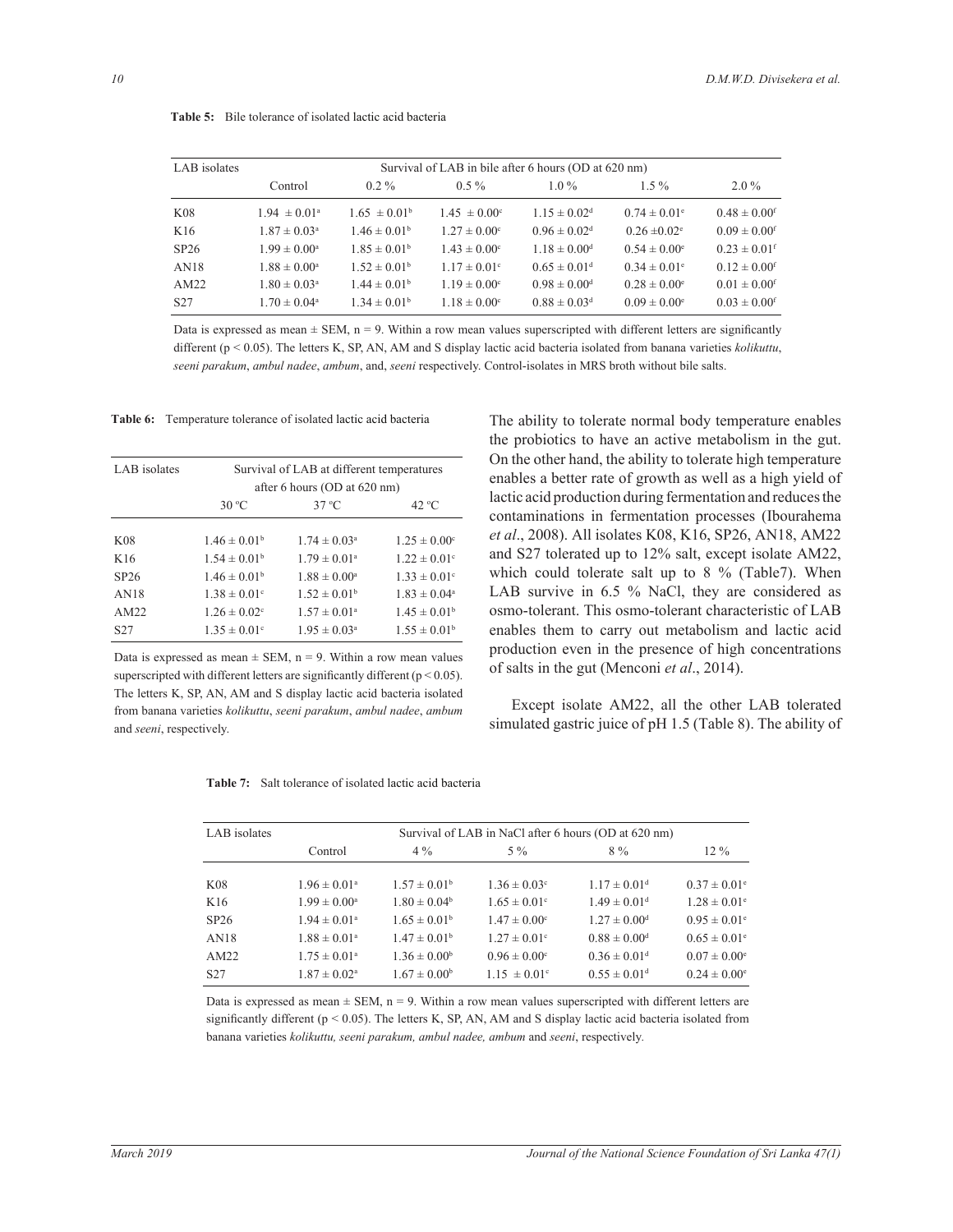| LAB isolates     | Survival of LAB in simulated gastric juice |                              |  |  |  |
|------------------|--------------------------------------------|------------------------------|--|--|--|
|                  |                                            | after 6 hours (OD at 620 nm) |  |  |  |
|                  | Control                                    | Simulated gastric            |  |  |  |
|                  |                                            | juice of pH 1.5              |  |  |  |
|                  |                                            |                              |  |  |  |
| K <sub>08</sub>  | $1.96 \pm 0.01$                            | $0.31 \pm 0.00^{\circ}$      |  |  |  |
| K16              | $1.99 \pm 0.00$                            | $0.38 \pm 0.00^b$            |  |  |  |
| SP <sub>26</sub> | $1.94 \pm 0.01$                            | $0.13 \pm 0.00$ <sup>d</sup> |  |  |  |
| AN18             | $1.88 \pm 0.01$                            | $0.87 \pm 0.00^{\circ}$      |  |  |  |
| AM22             | $1.75 \pm 0.01$                            | $0.02 \pm 0.00^{\circ}$      |  |  |  |
| S <sub>27</sub>  | $1.87 \pm 0.02$                            | $0.37 \pm 0.00^b$            |  |  |  |

Table 8: Simulated gastric juice tolerance of isolated lactic acid hacteria

Data is expressed as mean  $\pm$  SEM, n = 6. Within column mean values superscripted with different letters are significantly different  $(p < 0.05)$ . The letters K, SP, AN, AM and S display lactic acid bacteria isolated from banana varieties kolikuttu, seeni parakum, ambul nadee, ambum and seeni, respectively. Control - LAB in MRS broth.

| <b>Table 9:</b> Phenol tolerance of isolated lactic acid bacteria |  |
|-------------------------------------------------------------------|--|
|-------------------------------------------------------------------|--|

potential probiotic strains to survive in the human gastric juice is the key indication that displays the ability of the strains to survive passage through the stomach (Shewale et al., 2014). Except isolates K16 and S27, others tolerated 0.4 % phenol (Table 9). Phenols are formed in the intestines by gut bacteria that deaminate various aromatic amino acids delivered by the diet or produced by endogenous proteins. These phenol compounds can inhibit the growth of probiotic LAB. Therefore, phenol tolerance is essential for their survival in the gastrointestinal tract (Yadav et al., 2016). The results of this study indicated that not all desirable probiotic characteristics are present within a single isolate, where many isolates displayed varying but promising capabilities. LAB isolates E. durans (K08), E. faecium (SP26) and *L. curieae* (AN18) demonstrated superior probiotic attributes; hence were selected for further studies.

| LAB isolates    | Survival of LAB in phenol after 6 hours (OD at 620 nm) |                         |                              |                              |                              |                                |  |
|-----------------|--------------------------------------------------------|-------------------------|------------------------------|------------------------------|------------------------------|--------------------------------|--|
|                 | Control                                                | $0.1\%$                 | $0.2 \%$                     | $0.3\%$                      | $0.4\%$                      | $0.5\%$                        |  |
| <b>K08</b>      | $1.96 \pm 0.01^{\circ}$                                | $1.67 \pm 0.01^{\rm b}$ | $1.24 \pm 0.00^{\circ}$      | $0.86 \pm 0.01$ <sup>d</sup> | $0.66 \pm 0.01$ <sup>e</sup> | $0.55 \pm 0.00$ <sup>f</sup>   |  |
| K16             | $2.00 \pm 0.00^{\circ}$                                | $1.35 \pm 0.01^{\circ}$ | $0.86 \pm 0.00$ <sup>c</sup> | $0.58 \pm 0.00$ <sup>d</sup> | $0.02 \pm 0.00^{\circ}$      | $0.01 \pm 0.00$ <sup>e,f</sup> |  |
| SP26            | $1.94 \pm 0.01^{\circ}$                                | $1.76 \pm 0.01^{\rm b}$ | $1.52 \pm 0.03$ °            | $1.13 \pm 0.01$ <sup>d</sup> | $0.75 \pm 0.01$ <sup>e</sup> | $0.56 \pm 0.01$ <sup>f</sup>   |  |
| AN18            | $1.87 \pm 0.01$ <sup>a</sup>                           | $1.53 \pm 0.01^{\rm b}$ | $1.37 \pm 0.00^{\circ}$      | $0.97 \pm 0.01$ <sup>d</sup> | $0.56 \pm 0.01$ <sup>e</sup> | $0.33 \pm 0.01$ <sup>f</sup>   |  |
| AM22            | $1.75 \pm 0.01^{\circ}$                                | $1.66 \pm 0.01^b$       | $0.64 \pm 0.02$ °            | $0.23 \pm 0.01$ <sup>d</sup> | $0.38 \pm 0.00^{\circ}$      | $0.01 \pm 0.00$ <sup>f</sup>   |  |
| S <sub>27</sub> | $1.86 \pm 0.02^{\text{a}}$                             | $1.25 \pm 0.01^{\rm b}$ | $0.86 \pm 0.01$ °            | $0.56 \pm 0.01$ <sup>d</sup> | $0.04 \pm 0.00^{\circ}$      | $0.01 \pm 0.00$ <sup>e,f</sup> |  |

Data is expressed as mean  $\pm$  SEM, n = 9. Within a row mean values superscripted with different letters are significantly different ( $p < 0.05$ ). The letters K, SP, AN, AM and S display lactic acid bacteria isolated from banana varieties *kolikuttu*, seeni parakum, ambul nadee, ambun and seeni, respectively.

## Antibiotic susceptibility of lactic acid bacteria

LAB isolates demonstrated significant differences  $(p < 0.05)$  in susceptibility/resistance at tested antibiotic concentrations. Isolates K08 and SP26 were susceptible to all the antibiotics at tested concentrations (Table 10). Isolate AN18 was susceptible to all the antibiotics at tested concentrations except chloramphenicol at 30 ugmL<sup>-1</sup> concentration. Resistance or susceptibility to antibiotics alone will not cause risk in probiotic LAB candidates. Their ability to transfer the respective antibiotic resistance encoding genes is the real cause of risk (Gueimonde et al., 2013) and therefore there is a need to investigate prior to commercial applications.

#### Auto aggregation ability of lactic acid bacteria

Probiotics that are able to auto-aggregate have the potential to adhere into the gut epithelium. Therefore, aggregation is considered as a prerequisite of an ideal probiotic candidate (Kos et al., 2003). In this study, isolate K08 (E. durans) demonstrated highest autoaggregation of 76.5%, which is higher than that reported by previous authors. Jeevaratnam and Nallala (2017) reported 53  $\%$  auto-aggregation in E. durans at the end of 5 hour incubation. Significant differences ( $p < 0.05$ ) in auto-aggregation were observed among the LAB strains (Table 11). Auto-aggregating ability of the LAB strains was observed to be time dependent and therefore,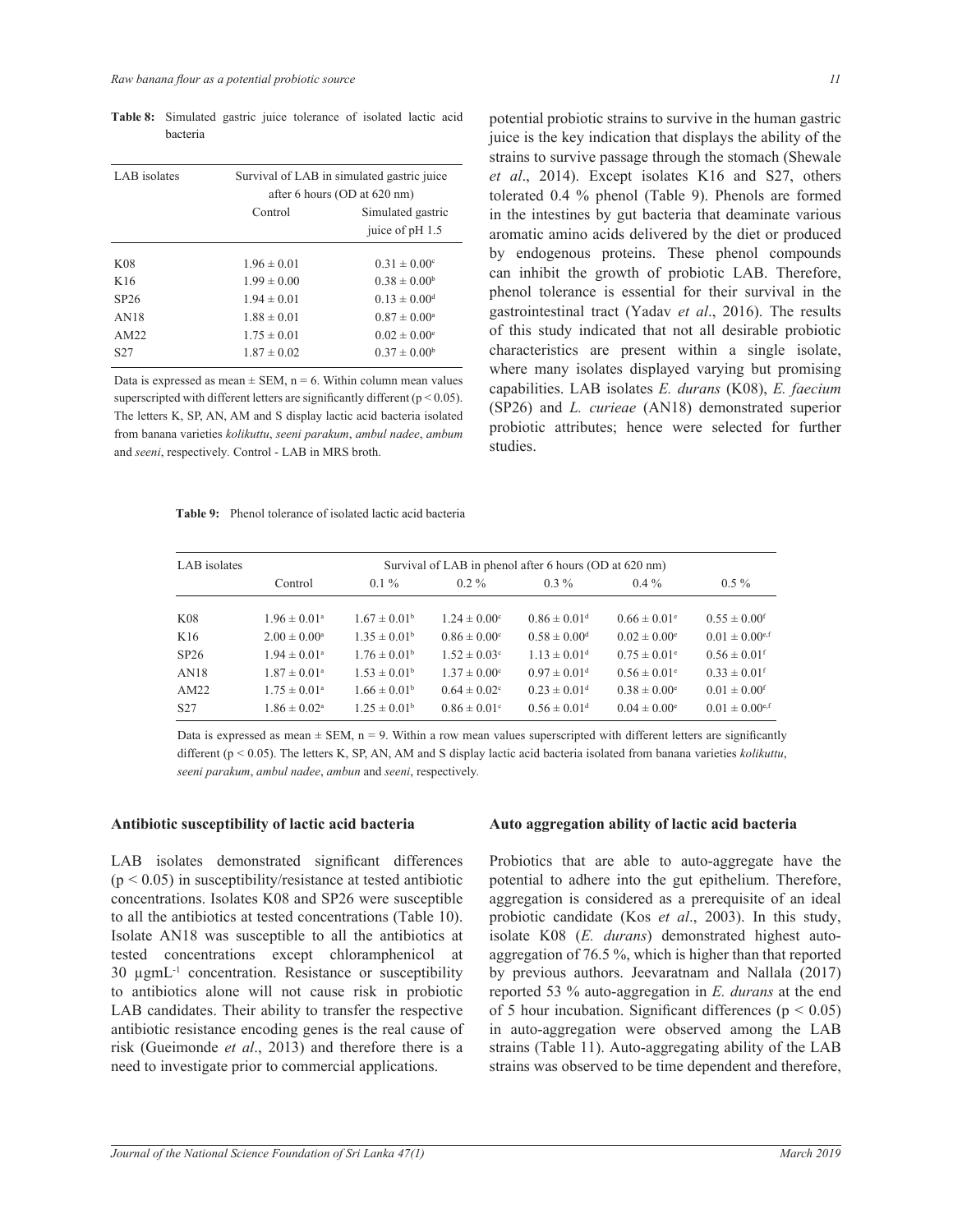| LAB isolates      | Diameter (in mm) of the inhibition zone of the LAB strains |                                 |                                |  |  |  |  |
|-------------------|------------------------------------------------------------|---------------------------------|--------------------------------|--|--|--|--|
|                   | K08                                                        | SP26                            | AN18                           |  |  |  |  |
|                   |                                                            |                                 |                                |  |  |  |  |
| Cefotaxime        | $19.00 \pm 0.0^b$                                          | $18.75 \pm 0.25^{\circ}$        | $20.00 \pm 0.0^b$              |  |  |  |  |
| Gentamycin        | $15.25 \pm 0.25$ <sup>c</sup>                              | $19.00 \pm 0.71$ <sup>a</sup>   | $16.00 \pm 0.0$ <sup>b,c</sup> |  |  |  |  |
| Tetracycline      | $26.75 \pm 0.25^{\circ}$                                   | $11.00 \pm 0.41$ <sup>c</sup>   | $11.00 \pm 0.0$ <sup>c</sup>   |  |  |  |  |
| Chloramphenicol   | $17.75 \pm 0.25^{\circ}$                                   | $21.00 \pm 0.71$ <sup>a</sup>   | $0.0 \pm 0.0$ <sup>c</sup>     |  |  |  |  |
| Sulphamethoxazole | $12.50 \pm 0.96^{\circ}$                                   | $14.00 \pm 0.0$ <sup>c</sup>    | $27.00 \pm 0.71$ <sup>a</sup>  |  |  |  |  |
| Ciprofloxacin     | $18.50 \pm 0.29$ <sup>b</sup>                              | $14.75 \pm 0.63$ <sup>c</sup>   | $21.50 \pm 0.50^b$             |  |  |  |  |
| Amikacin          | $19.00 \pm 0.0$ <sup>d</sup>                               | $19.25 \pm 0.25$ <sup>c,d</sup> | $21.00 \pm 0.71$ <sup>c</sup>  |  |  |  |  |
| Bacitracin        | $10.00 \pm 0.91$ <sup>f</sup>                              | $22.75 \pm 0.25$ <sup>c</sup>   | $31.25 \pm 0.95$ <sup>g</sup>  |  |  |  |  |
| Ampicillin        | $27.00 \pm 0.0^{\circ}$                                    | $11.25 \pm 0.75$ <sup>c</sup>   | $17.25 \pm 0.48$ <sup>b</sup>  |  |  |  |  |
| Amoxicillin       | $27.50 \pm 0.50^{\circ}$                                   | $12.00 \pm 0.0$ <sup>c,d</sup>  | $11.00 \pm 0.0$ <sup>d</sup>   |  |  |  |  |
| Cephalothin       | $21.50 \pm 0.29$ <sup>b,c</sup>                            | $22.00 \pm 0.8$ <sup>c</sup>    | $20.25 \pm 0.75^{b,c}$         |  |  |  |  |
| Vancomycin        | $24.50 \pm 0.50^{\circ}$                                   | $23.00 \pm 0.0^{\circ}$         | $12.00 \pm 0.0^b$              |  |  |  |  |
| Erythromycin      | $18.75 \pm 0.25$ <sup>c</sup>                              | $16.75 \pm 0.75$ <sup>d</sup>   | $11.50 \pm 0.29$ <sup>e</sup>  |  |  |  |  |
| Control           | $0 \pm 0^{\text{a}}$                                       | $(1) \pm (1)^a$                 | $0 \pm 0^a$                    |  |  |  |  |

Table 10: Antibiotic susceptibility/resistance pattern of isolated lactic acid bacteria

Data is expressed as mean  $\pm$  SEM, n = 9. Within a row mean values superscripted with different letters are significantly different ( $p < 0.05$ ). The letters K, SP and AN display lactic acid bacteria isolated from banana varieties kolikuttu, seeni parakum and ambul nadee, respectively. Control - no antibiotic. Cefotaxime-15 µg; gentamycin-10 µg; tetracycline-30 μg; chloramphenicol-30 μg; sulphamethoxazole-25 μg; ciprofloxacin-5 μg; amikacin-30µg; bacitracin-10units; ampicillin-10µg; amoxicillin-30µg; cephalothin-30µg; vancomycin-30 μg; erythromycin-30 μg.

Table 11: Auto-aggregation percentage of isolated lactic acid bacteria with time

| LAB isolates | Auto-aggregation percentage of LAB with time (hours) |                               |                                 |                               |                          |
|--------------|------------------------------------------------------|-------------------------------|---------------------------------|-------------------------------|--------------------------|
|              | 1 h                                                  | 2 h                           | 3 h                             | 4 h                           | 5 h                      |
| K08          | $21.33 \pm 0.65^{\circ}$                             | $31.66 \pm 0.74$ <sup>a</sup> | $37.12 \pm 1.28$ <sup>a</sup>   | $42.01 \pm 0.87$ <sup>b</sup> | $76.53 \pm 0.59^{\circ}$ |
| SP26         | $2.63 \pm 0.17$ <sup>d,e</sup>                       | $7.04 \pm 0.30$ <sup>d</sup>  | $10.45 \pm 0.32$ <sup>d,e</sup> | $45.53 \pm 0.55^{\circ}$      | $61.10 \pm 1.19$ °       |
| AN18         | $4.45 \pm 0.39^{\circ}$                              | $7.00 \pm 0.54$ <sup>d</sup>  | $11.97 \pm 0.49$ <sup>d</sup>   | $22.32 \pm 0.70$ <sup>f</sup> | $38.51 \pm 1.02^e$       |

Data is expressed as mean  $\pm$  SEM, n = 9. Within a column mean values superscripted with different letters are significantly different ( $p < 0.05$ ). The letters K, SP and AN display lactic acid bacteria isolated from banana varieties *kolikuttu, seeni* parakum and ambul nadee, respectively.

increment of auto-aggregation was observed with the increase of incubation period.

#### Hydrophobicity of lactic acid bacteria

Probiotics should exhibit hydrophobic surfaces for better adherence to cells and solid materials in the gut (Del-Re et al., 2000). Results revealed that isolates K08 (*E. durans*) and SP26 (*E. faecium*) demonstrated 69.9  $\%$ and 60.2 % affinity to xylene respectively. Therefore

these strains have elevated hydrophobic properties (Giarous et al., 2009). Further, it was observed that these strains demonstrated the highest auto-aggregation ability. Del-Re et al. (2000) suggested that hydrophobicity improves the auto-aggregation and observations of this study completely agree with the statement. Isolate AN18 (L. curieae) demonstrated  $67.4 \pm 0.2$  % affinity to ethyl acetate, which is a basic solvent and electron donor (Figure 2).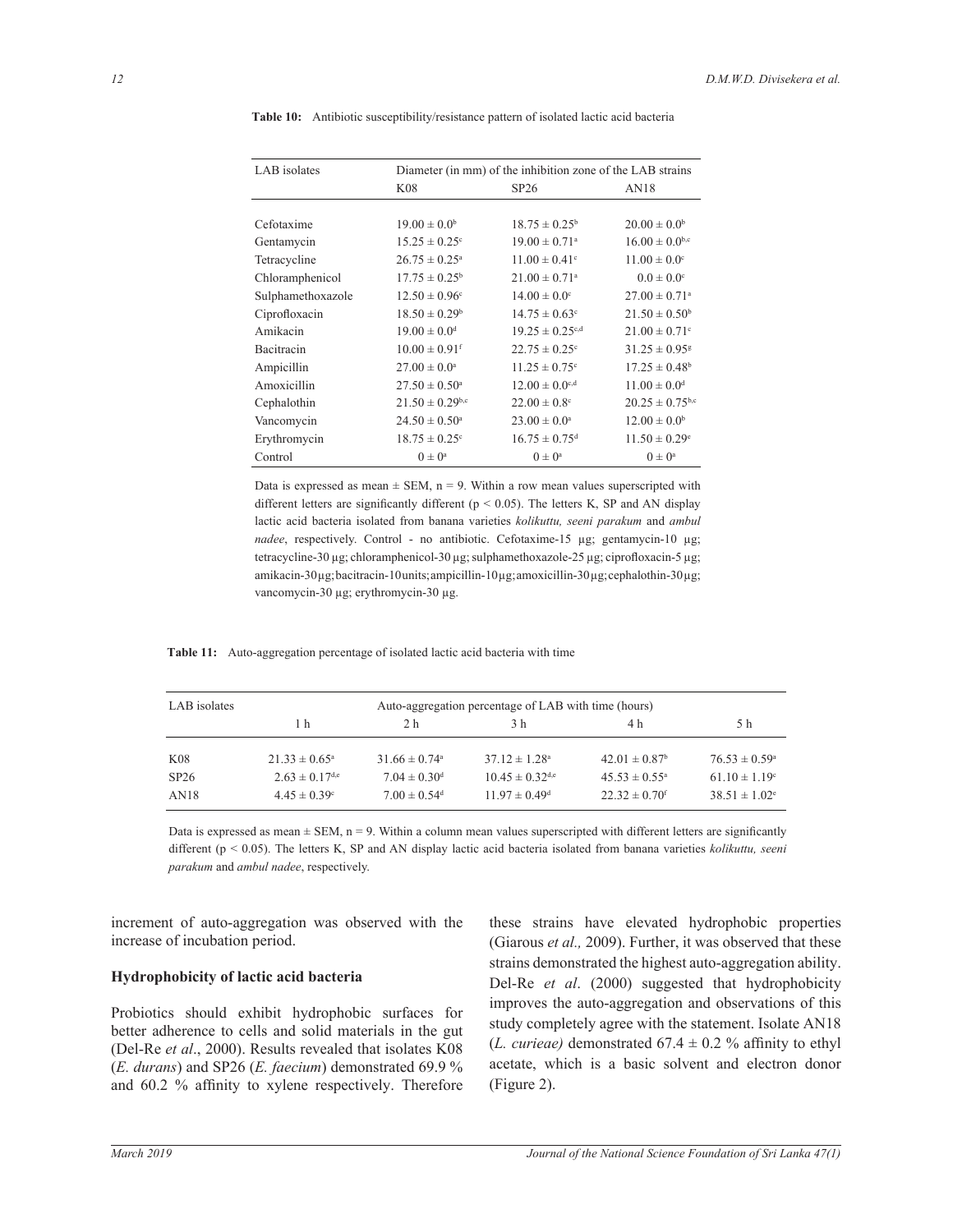

**Figure 2:** Hydrophobicity of LAB isolates Data is expressed as mean  $\pm$  SEM, n = 9. The letters K, SP and AN display lactic acid bacteria isolated from banana varieties *kolikuttu, seeni parakum* and *ambul nadee*. *Ambul nadee*.

## Adhesion to epithelial cell lines by lactic acid bacteria

Significant differences ( $p < 0.05$ ) in adhesion of LAB strains to HCT-116 and HT-29 cell lines were observed. The results revealed that isolate KO8 (*E. durans*) exhibited the highest cell adhesion, with HCT-116 as well as HT-29 demonstrating  $72.5 \pm 5.9$  % and  $74.2 \pm 4.9$  %. respectively. The lowest cell adhesion was observed in isolate AN18 (*L. curieae*) that demonstrated  $11.7 \pm 2.2$  % and  $11.5 \pm 1.7$ % with HCT-116 and HT-29, respectively. Results of this study completely agree with Reid *et al*. (1988) on the relationship of auto-aggregation and cell adhesion (Figure 3).

# **CONCLUSION**

In this study, three LAB strains *E. durans* (MF405179.1), *E. faecium* (MF574466.1) and *L. curieae* (MF405178.1) isolated from banana var. *kolikuttu seeni parakum* and *ambul nadee* respectively, exhibited superior probiotic characteristics. Isolates K08 (*E. durans*) and SP26 (*E. faecium*) demonstrated superior hydrophobic  $S120(E, \textit{Jaectum})$  demonstrated superior hydrophoote properties and auto aggregative properties, which enable them to exhibit cell adhesion. Therefore, the present study provides evidence on the potential application of banana flour as an ideal substrate to produce nondairy probiotic food. It is recommended to investigate the compatibility of banana flour in novel non-dairy food formulations including banana flour incorporated



# **Figure 3:** Cell adhesions of LAB isolates Data is expressed as mean  $\pm$  SEM, n = 9. The letters K, SP and AN display lactic acid bacteria isolated from banana

varieties *kolikuttu, seeni parakum* and *ambul nadee*.

supplements/preparations, non-dairy yoghurts, drinks including frizzy drinks and confectionaries that can be developed into commercial products.

# Acknowledgement

Authors acknowledge the Indo-Sri Lanka Inter-Governmental Science and Technology Cooperation this study and NAM S&T Centre for awarding joint NAM-ICCBS post-graduate fellowship to D.M.W.D. Programme for providing the financial assistance for Divisekera.

# **REFERENCES**

S27

Altschul S.F., Gish W., Miller W., Myers E.W. & Lipman D.J. (1990). Basic local alignment search tool. *Journal of Molecular Biology* **215**(3): 403–410.

DOI: https://doi.org/10.1016/S0022-2836(05)80360-2

skin and green banana flour as fat replacers. Meat Science 121: /3–/8.<br>DOI: https://doi.org/10.1016/j.meatsci.2016.06.001 Alves L.A.A.S., Lorenzo J.A., Gonçalves C.A.A., Santos B.A., Heck R.T., Cichoski A.J. & Campagnol P.C.B. (2016). Production of healthier bologna type sausages using pork **121**: 73–78.

(2008). Evaluation of the probiotic characteristics of newly Aswathy R.G., Ismail B., John R.P. & Nampoothiri K.M. isolated lactic acid bacteria. *Applied Biochemistry and Biotechnology* 151(2-3): 244-255. DOI: https://doi.org/10.1007/s12010-008-8183-6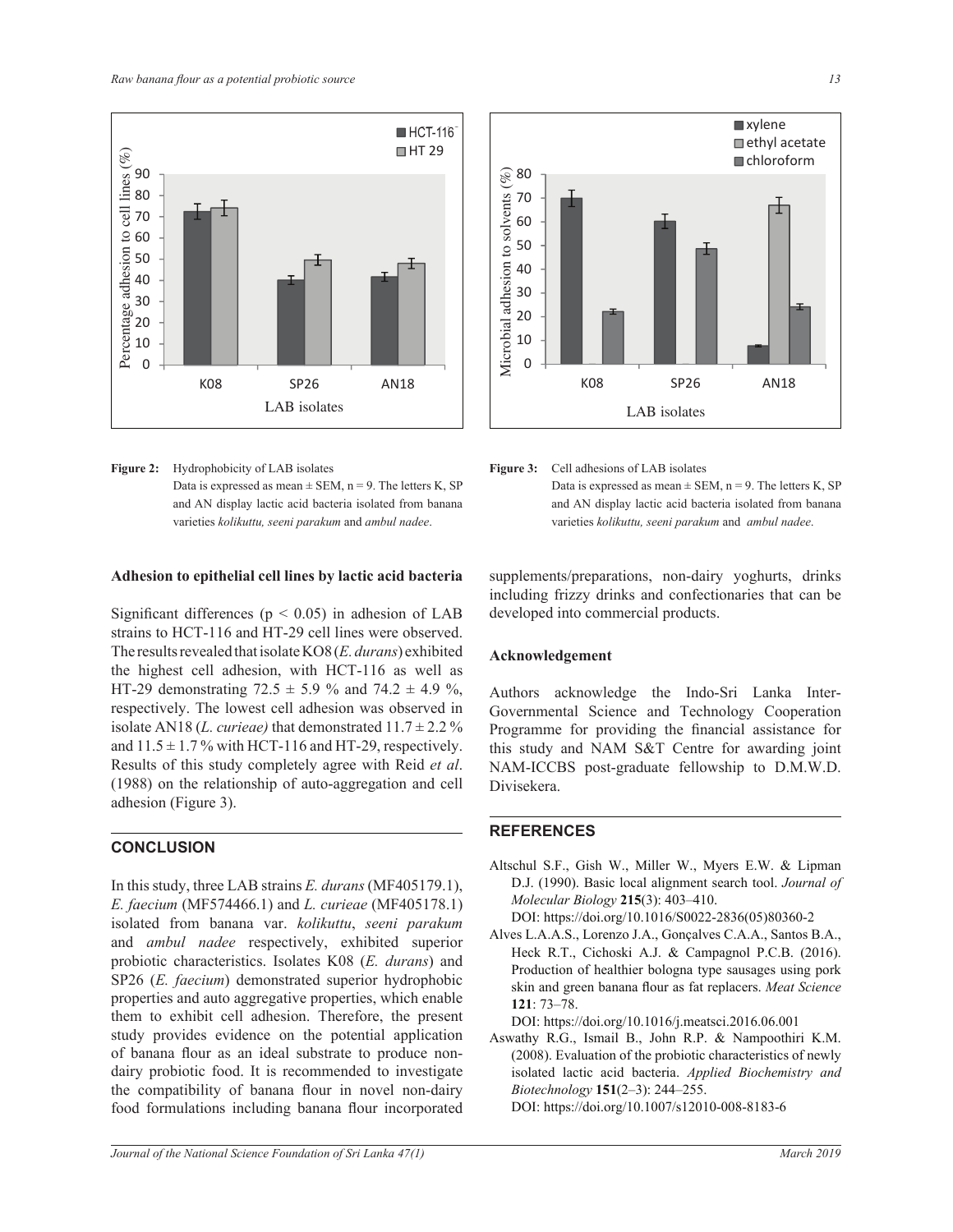- Bakari D., Tatsadjieu N.L., Mbawala A. & Mbofung C.M. (2011). Assessment of physiological properties of some lactic acid bacteria isolated from the intestine of chickens used as probiotics and antimicrobial agents against enteropathogenic bacteria. *Innovative Romanian Food Biotechnology* **8**: 33–40.
- Batista A.L.D. et al. (15 authors) (2017). Developing a synbiotic fermented milk using probiotic bacteria and organic green banana flour. Journal of Functional Foods 38: 242-250. DOI: https://doi.org/10.1016/j.jff.2017.09.037
- Chmielewska A. & Szajewska H. (2010). Systematic review of randomised controlled trials: probiotics for functional constipation. *World Journal of Gastroenterology* **16**(1):  $69 - 75.$
- Chowdhury A., Hossain M.N., Mostazir N.J., Fakruddin M., Billah M.M. & Ahmed M.M. (2012). Screening of *Lactobacillu*s spp. from buffalo yoghurt for probiotic and antibacterial activity. *Journal of Bacteriology and Parasitology* **3**

DOI: https://doi.org/10.4172/2155-9597.1000156

- Clinical and Laboratory Standards Institute (CLSI) (2012). *Performance Standards for Antimicrobial Susceptibility Tenting; Twenty Second Informational Supplement.*  Available at *http://www.facm.ucl.ac.be/intranet/CLSI/ CLSI-2017-M100-S27.pdf.* Accessed 12 June 2015.
- Collee J.C., Fraser A.G., Marmion B.P. & Simmons A. (2006). *Mackie and MaCartney Practical Medical Microbiology* 14<sup>th</sup> edition, pp. 131-140. Church Hill Livingstone, London, UK.
- Del-Re B., Sgorbati B., Miglioli M. & Palenzona D. (2000). Adhesion, autoaggregation and hydrophobicity of 13 strains of *Bifidobacterium longum*. Letters in *Applied Microbiology* **31**(6): 438–442.

DOI: https://doi.org/10.1046/j.1365-2672.2000.00845.x

De Man J.C., Rogosa M. & Sharpe M.E. (1960). A medium for the cultivation of lactobacilli. *Journal* of *Applied Bacteriology* 23(1): 130-135.

DOI: https://doi.org/10.1111/j.1365-2672.1960.tb00188.x

Doi K., Phuong O., Kawatou F., Nagayoshi Y., Fujino Y. & Ohshima T. (2013). Identification and characterisation of lactic acid bacteria isolated from fermented rice bran product. *Springer Plus* **2**

DOI: https://doi.org/10.1186/2193-1801-2-485

- Duary R.K., Rajput Y.S., Batish V.K. & Grover S. (2011). Assessing the adhesion of putative indigenous probiotic lactobacilli to human colonic epithelial cells. Indian Journal of Medical Research 134(5): 664-671. DOI: https://doi.org/10.4103/0971-5916.90992
- Dunne C. *et al*. (14 authors) (2001). *In vitro* selection criteria for the probiotic bacteria of human origin: correlate with the vivo findings. American Journal of Clinical Nutrition **73**(2 Suppl): 386–392.

DOI: https://doi.org/10.1093/ajcn/73.2.386s

Ekanayaka E.M.D.S.N.E., Samarasinghe W.L.G. & Randeni R.A.V.K. (2011). An unrecorded banana cultivar from Sri Lanka. *Annals of the Sri Lanka Department of Agriculture* **3**: 37–42.

- Felley C.P., Corthesy-Theulaz I., Rivero J.L., Sipponene P., Kaufmann B.P., Wiesel P.H., Brassart D., Pfeifer A., Blum A.L. & Michetti P. (2001). Favourable effect of acidified milk (LC-1) on Helicobacter gastritis in man. *European Journal of Gastroenterology & Hepatology* 13(1): 25-29. DOI: https://doi.org/10.1097/00042737-200101000-00005
- Food and Agriculture Organization (FAO) (2007). *FAO Technical Meeting on Prebiotics: Food Quality and Standards Service (AGNS)*. Food and Agriculture Organization of the United Nations, Rome, Italy.
- Giaouris E., Chapot-Chartier M. & Briandet R. (2009). Surface physicochemical analysis of natural *Lactococcus lactis* strains reveals the existence of hydrophobic and low charged strains with altered adhesive properties. *International Journal of Food Microbiology* **131**(1): 2–9. DOI: https://doi.org/10.1016/j.ijfoodmicro.2008.09.006
- Gibson G.R. & Fuller R. (2000). Aspects of *in vitro* and *in vivo* research approaches directed toward identifying probiotics and prebiotics for human use. *Journal of Nutrition* **130**(2S suppl): 391-395.
- Gomes A.A.B., Ferreira M.E. & Pimentel T.C. (2016). Bread with flour obtained from green banana with its peel as partial substitute for wheat flour: physical, chemical and microbiological characteristics and acceptance. International Food Research Journal 23(5): 2214-2222.
- Gueimonde M., Sanchez B., Reyes-Gavilan G.L.C.  $\&$ Margolles A. (2013). Antibiotic resistance in probiotic bacteria. *Frontiers in Microbiology* **4**: 202. DOI: https://doi.org/10.3389/fmicb.2013.00202
- Guglielmetti S.*,* Mora D.*,* Gschwender M. *&* Popp K. (2011). Randomised clinical trial: *Bifidobacterium bifidum* MIMBb75 significantly alleviates irritable bowel syndrome and improves quality of life: a double-blind, placebo-controlled study*. Alimentary Pharmacology and Therapeutics* **33**(10)*:* 1123*–*1132*.* DOI: https://doi.org/10.1111/j.1365-2036.2011.04633.x

Gupta H. & Malik R.K. (2007). Incidence of virulence in bacteriocin producing enterococcal isolates. *Dairy Science and Technology* **87**±

DOI: https://doi.org/10.1051/lait:2007031

- Halder D., Mandal M., Chatterjee S.S., Pal N.K. & Mandal S. (2017). Indigenous probiotic *Lactobacillus* isolates presenting antibiotic like activity against human pathogenic bacteria. *Biomedicines* **5**(2): E31.
- Homayouni A., Alizadeh M., Alikhah H. & Zijah V. (2012). Functional dairy probiotic food development: trends, concepts, and products. *Immunology and Microbiology*. IntechOpen, Available at https://www.intechopen. *com/books/probiotics/functional-dairy-probiotic-fooddevelopment-trends-concepts-and-products*
- Ibourahema C., Dauphin R.D., Jacqueline D. & Thonart P. (2008). Characterisation of lactic acid bacteria isolated from poultry farms in Senegal. *African Journal of Biotechnology*  **7**(12): 2006–2012.

DOI: https://doi.org/10.5897/AJB2008.000-5048

Jeevaratnam K. & Nallala V. (2017). Probiotic evaluation of *Enterococcus durans* VJI19 isolated from gastrointestinal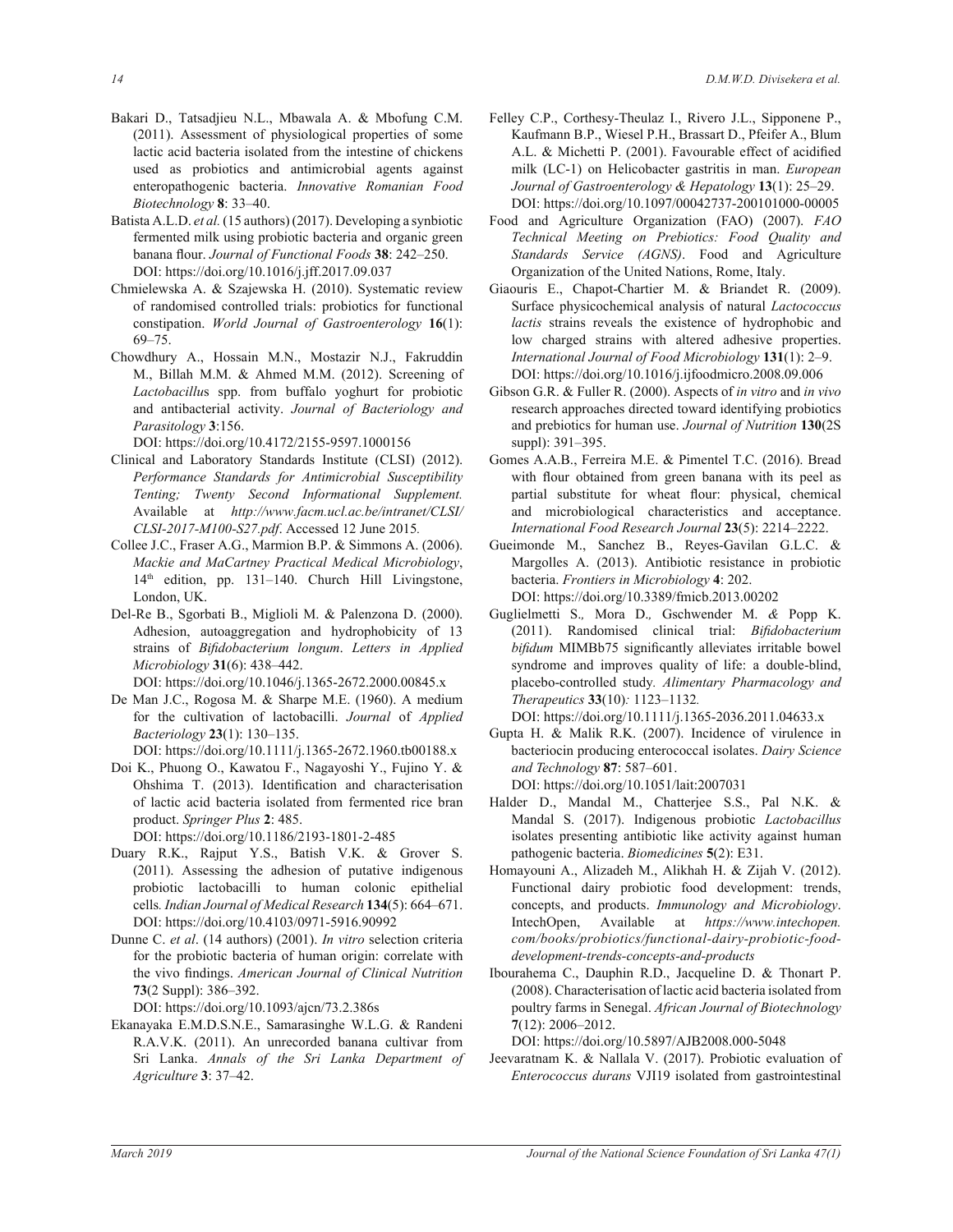tract of broiler chicken. *International Journal of Advanced*  Life Sciences **10**(1): 139-155.

Kechagia M., Basoulis D., Konstantopoulou S., Dimitriadi D., Gyftopoulou K., Skarmoutsou N. & Fakiri E.M. (2013). Health benefits of probiotics: a review. ISRN Nutrition **2013**: Article ID 481651.

DOI: https://doi.org/10.5402/2013/481651

Kimura H. (2014). Production and physiological effects of hydrogen sulfide. Antioxidants and Redox Signaling 20(5): 783–793.

DOI: https://doi.org/10.1089/ars.2013.5309

Kos B., Suskovic J., Vukovic S., Simpraga M., Frece J. & Matosic S. (2003). Adhesion and aggregation ability of probiotic strain *Lactobacillus acidophilus* M92. *Journal of Applied Microbiology* **94**(6): 981–987.

DOI: https://doi.org/10.1046/j.1365-2672.2003.01915.x

- Kumar V.B., Vijayendra S.V.N. & Reddy O.V.S. (2015). Trends in dairy and non-dairy probiotic products - a review. *Journal of Food Science and Technology* **52**(10): 6112–6124. DOI: https://doi.org/10.1007/s13197-015-1795-2
- Kunchala R., Banerjee R., Datta Mazumdar S.D., Durgalla P., Srinivas V. & Gopalakrishnan S. (2016). Characterisation of potential probiotic bacteria isolated from sorghum and pearl millet of the semi-arid tropics. *African Journal of Biotechnology* **15**(16): 613–621. DOI: https://doi.org/10.5897/AJB2016.15212
- Langston C.W.  $\&$  Bouma C. (1960). A study of the microorganisms from grass silage. *Journal of Applied Microbiology* **8**(4): 223–234.
- Menconi A., Morgan M.J., Pumford N.R., Hargis B.M. & Tellez G. (2013). Physiological properties and *Salmonella* growth inhibition of probiotic *Bacillus* strains isolated from environmental and poultry sources. *International Journal of Bacteriology* 2013: Article ID 958408 DOI: https://doi.org/10.1155/2013/958408
- Menconi A., Kallapura G., Latorre J.D., Morgan M.J., Pumford N.R., Hargis B.M. & Tellez G. (2014). Identification and characterisation of lactic acid bacteria in a commercial probiotic culture. *Bioscience of Microbiota, Food and*  Health 33(1): 25-30.

DOI: https://doi.org/10.12938/bmfh.33.25

- Mora D. & Arioli S. (2014). Microbial urease in health and disease. *PLOS Pathogens* **10**(12): Article ID e1004472. DOI: https://doi.org/10.1371/journal.ppat.1004472
- Nazari H., Khanjanzadeh A. & Rezvani F. (2012). Characterisation of lactic acid bacteria as a probiotic. Canadian Journal on Medicine 3(3): 49-55.
- Pessione E. & Cirrincione S. (2016). Bioactive molecules released in food by lactic acid bacteria: encrypted peptides and biogenic amines. *Frontiers in Microbiology* **7**: 876. DOI: https://doi.org/10.3389/fmicb.2016.00876
- Pyar H. & Peh K.K. (2014). Characterisation and identification of *Lactobacillus acidophilus* using biolog rapid identification system. International Journal of Pharmacy *and Pharmaceutical Sciences* **6**(1): 189–193.
- Rayo L.M., Carvalho L.C., Sarda F.A.H., Dacanal G.C., Menezes E.W. & Tadini C.C. (2015). Production of instant green banana flour (Musa cavendischii, var. Nanicao) by

a pulsed-fluidized bed agglomeration. LWT- Food Science *and Technology* **63**(1): 461–469.

DOI: https://doi.org/10.1016/j.lwt.2015.03.059

- Reid G., McGroarty J.A., Angotti R. & Cook R.L. (1988). *Lactobacillus* inhibitor production against *Escherichia coli* and coaggregation ability with uropathogens. *Canadian Journal of Microbiology* 34(3): 344–351. DOI: https://doi.org/10.1139/m88-063
- Reis N.A., Saraiva M.A.F., Duarte E.A.A., de Carvalho E.A., Vieira B.B. & Evangelista-Barreto N.S. (2016). Probiotic properties of lactic acid bacteria isolated from human milk. *Journal of Applied Microbiology* **121**(3): 811–820. DOI: https://doi.org/10.1111/jam.13173
- RnR Market Research (2017). Probiotics Market to Grow at 7% CAGR to 2022 Driven by Demand for Probiotic Dietary Supplements. Available at *https://www.prnewswire. com/news-releases/probiotics-market-to-grow-at-7 cagr-to-2022-driven-by-demand-for-probiotic-dietary*supplements-648651313.html. Accessed 15 January 2018.
- Saitou N. & Nei M. (1987). The neighbor-joining method: a new method for reconstructing phylogenetic trees. *Molecular Biology and Evolution* 4(4): 406–425.
- Segundo C., Roman L., Gomez M. & Martínez M.M. (2017). Mechanically fractionated flour isolated from green bananas (*M. cavendishiivar.* nanica) as a tool to increase the dietary fiber and phytochemical bioactivity of layer and sponge cakes. *Food Chemistry* **219**: 240–248.

DOI: https://doi.org/10.1016/j.foodchem.2016.09.143

- Shahriar M., Rashidul M.H., Kabir S., Dewan I. & Bhuyian M.A. (2011). Effect of proteinase-K on genomic DNA extraction from Gram-positive strains. *Stamford Journal of Pharmaceutical Sciences* 4(1): 53-57. DOI: https://doi.org/10.3329/sjps.v4i1.8867
- Sharma M. & Shukla G. (2016). Metabiotics: one step ahead of probiotics; an insight into mechanisms involved in anticancerous effect in colorectal cancer. *Frontiers in Microbiology* **7**: 1940.

DOI: https://doi.org/10.3389/fmicb.2016.01940

- Sharma S., Arora M. & Baldi A. (2013). Probiotics in India: current status and future prospects. *Pharm Aspire*  **4**(1): Available at *https://www.researchgate.net/profile/ Dr\_Ashish\_Baldi/publication /257537041\_Probiotics\_ in\_India\_Current\_status\_and\_future\_prospects/ links/0c960525661ad870f0000000.pdf.*
- Shewale R.N., Sawale P.D., Khedkar C.D  $&$  Singh A. (2014). Selection criteria for probiotics: a review. *International Journal of Probiotics and Prebiotics* **9**(1): 17–22.
- Topping D.L. & Clifton P.M. (2001). Short-chain fatty acids and human colonic function: roles of resistant starch and nonstarch polysaccharides. *Physiological Reviews* **81**(3): 1031–1064.

DOI: https://doi.org/10.1152/physrev.2001.81.3.1031

Vicente J.L., Torres-Rodriguez A., Higgins S.E., Pixley C., Tellez G., Donoghue A.M. & Hargis B.M. (2008). Effect of a selected *Lactobacillus* spp-based probiotic on *Salmonella enteritidis*-infected broiler chicks. *Avian Diseases* **52**(1): 143–146.

DOI: https://doi.org/10.1637/7847-011107-ResNote